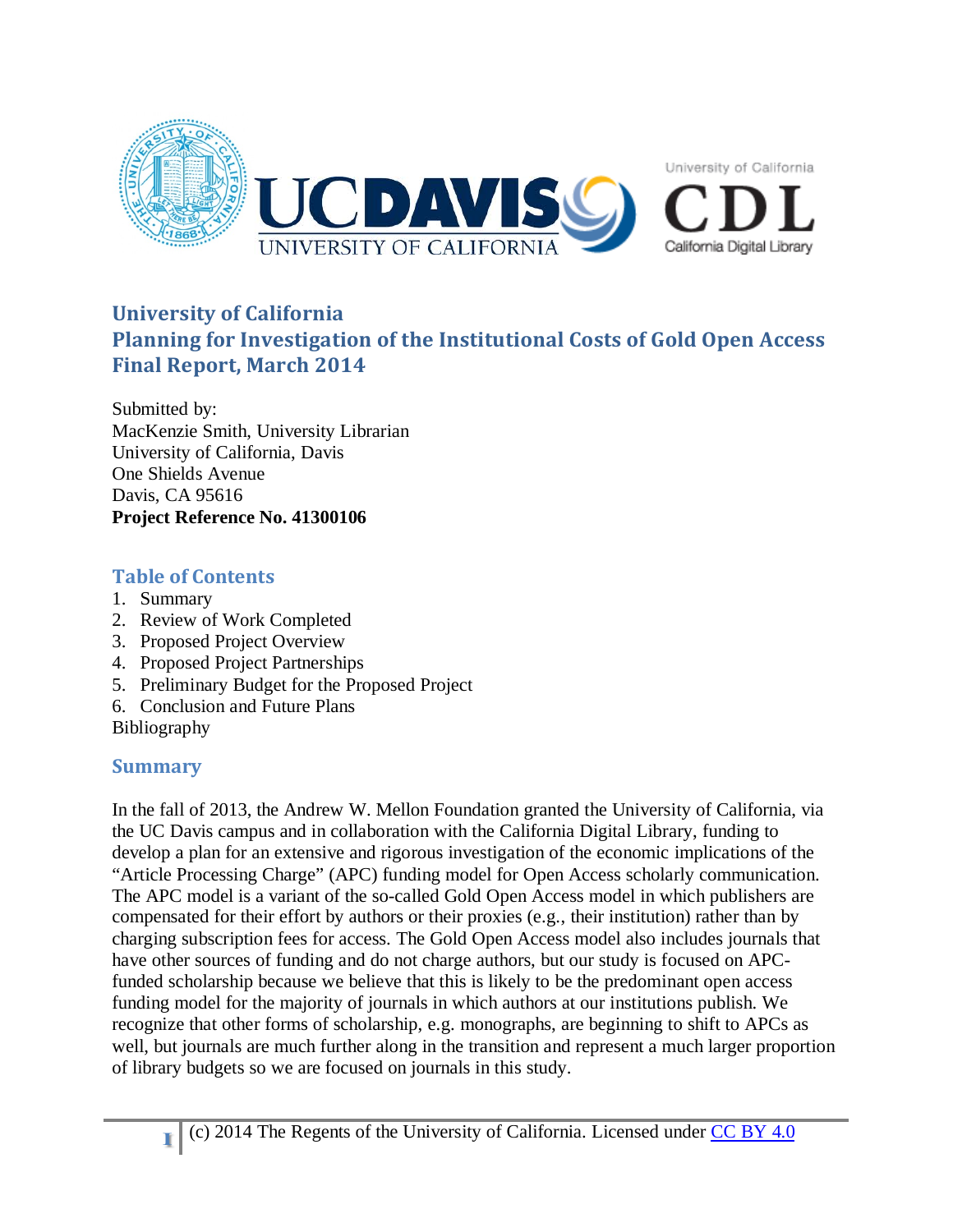We are also focused exclusively on large, North American research universities since one of the main motivations for this work is the observation that a relatively small number of U.S. research universities, such as the University of California, generate a disproportionately large percentage of published research articles. There have been some related studies done on this topic but so far these have been focused on European research institutions that are primarily government funded and have much stronger government mandates to convert their publishing activities to an Open Access model (Finch 2013).

The outcome of our planning effort is a proposed year plus-long project to build a set of financial scenarios, or models, depicting the financial implications an APC-based system of scholarly journal publishing for the conversion of the current system of scholarly journal publishing to an APC-based system, for large research institutions. What follows is a description of our process to-date, proposed project, and plans for the future.

### **Review of Work Completed**

The planning project that is the subject of this report was conducted over the four months from November 2013 through February 2014, and has produced the framework for a project that we are now developing a detailed proposal to conduct. The project team consisted of the PI at UC Davis, the co-PI and Director of Collections from CDL, and an external consultant who developed the planning project framework and coordinated our work. We conducted our work with weekly conference calls and monthly in-person meetings, together with conference calls and emails with the UC University Librarians and each of the proposed partners.

The project we have designed with this planning effort builds on work initially done by the California Digital Library to assess the implications on our budget of emerging APC levels and proposes an investigation to help us understand:

- 1. The overall cost to publish scholarly journals and the value of different components to editors and authors,
- 2. What the emerging APC model would cost UC and similar large research institutions under a variety of rigorously-modeled scenarios, and
- 3. Reasonable financial models for publishing research that cover basic costs and ongoing innovation.

The components of the project we envision are described below, including an overview of its goals and working methodology, the partnerships we have established to conduct the work, a preliminary budget for the project, and our intentions for completing the proposal and moving it forward over the rest of this year.

### **Proposed Project Overview**

The key question that the proposed project asks is whether a large-scale conversion to Open Access scholarly journal publishing funded via Article Processing Charges (APCs) would be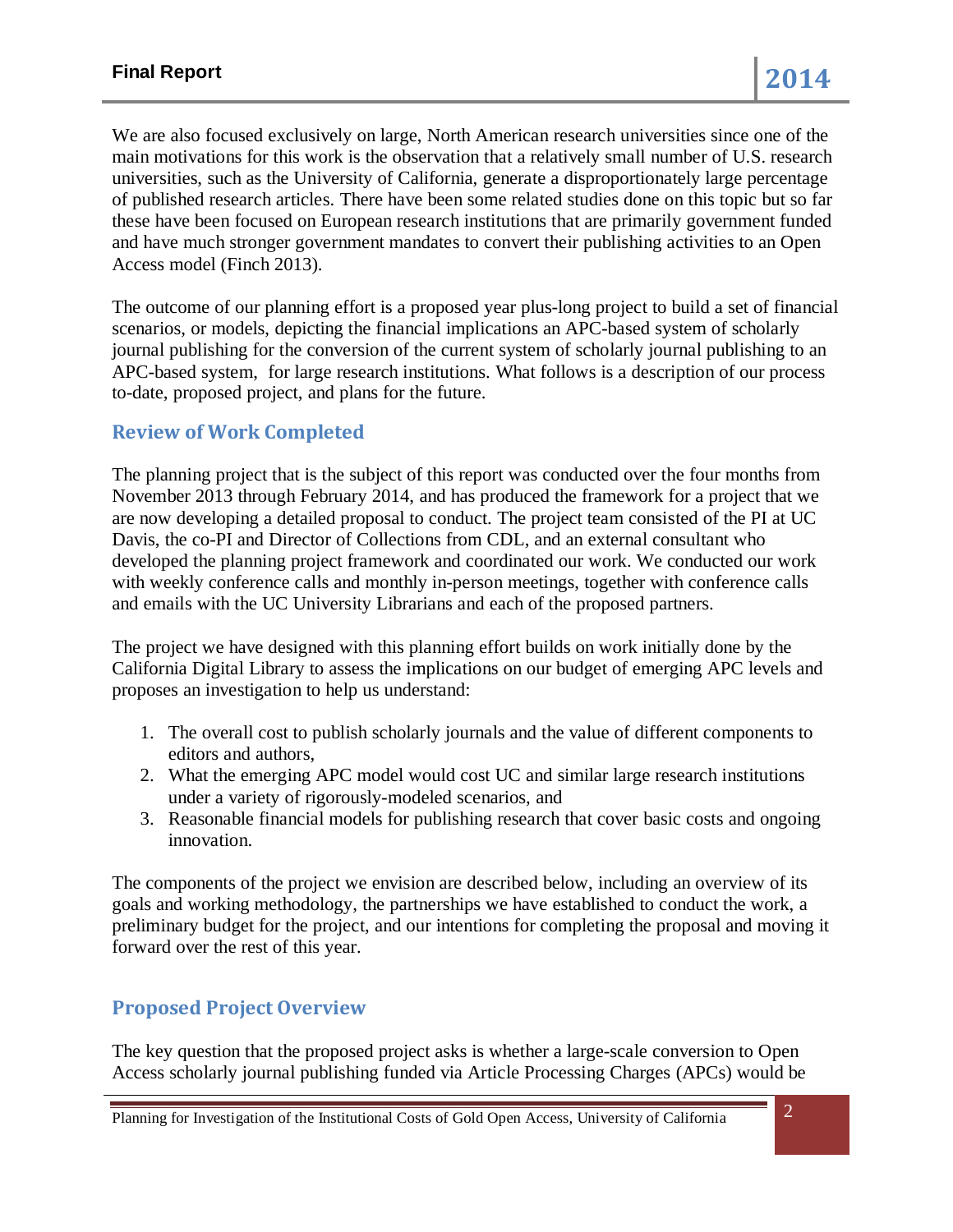viable and financially sustainable for large North American research intensive institutions, whose faculty currently author a significant percentage of the world's research. We define 'sustainable' in this context as costing these institutions roughly no more than, and ideally considerably less than, current subscription costs for comparable content today, with a rate of growth that will be possible for these institutions to support over time. We consider 'viability' to further encompass the willingness of authors to publish under such a model and the likelihood that they will do so if the option is available and sufficiently congenial to them, as well as the additional likelihood that a scholarly publishing infrastructure optimized for open access will allow research and scholarship to flourish. Our immediate interest is not in the cost of the scholarly system as a whole – although we may be able to draw inferences about overall system costs – but rather the impact on representative large research institutions that, as key funders of the scholarly publishing marketplace, need to understand and help define any new financial model that is proposed to replace the current system.

The project we have planned will be conducted over 14 months, beginning in the fall of 2014 and concluding at the end of 2015. Its aspects, goals, partners, and tentative budget are described below.

### *Quantitative Analysis*

Several prior analyses have suggested that a publishing system relying on APC-funded publications would not be sustainable for large research institutions, given their large share of the overall research output, and this has led many observers to discount the viability of broad-based adoption of the APC funding model for journals (see for example Davis et al 2004; Báscones Dominguez 2006; Walters 2007). However, these analyses have often relied on simple calculations that fail to take into account the multiplicity of factors at play in an APC-funded publishing model, such as co-authorship patterns and the availability of sponsored research funding. Nor have they taken into account what authors want and believe, in general and among different disciplines. Recent studies commissioned in the U.K., where a transition to Gold OA is a stated (if controversial) policy objective, conversely suggest that an APC-funded publication model would be less expensive for research institutions if these elements are considered (e.g. Swan 2010; Swan and Houghton, 2012). Our goal is to expand and stress-test these assumptions by building a rich model that takes into account at least the following factors:

- 1. The current state of APCs as they are evolving today, including recent trend data,
- 2. The attitudes and behaviors of authors in various disciplines, including their willingness to publish under an APC model,
- 3. Changes in the global publishing environment that might reasonably be expected to lower the cost of publication, such as new technologies enabling lower overhead, elimination of cost categories such as print publication and access management infrastructure, and the likely range of APCs that might result from such changes,
- 4. The role of research funders in contributing to the cost of publication
- 5. Levels of co-authorship in many disciplines, which are likely to spread the cost of publication across multiple institutions,
- 6. The introduction of healthy market forces that can moderate pricing, and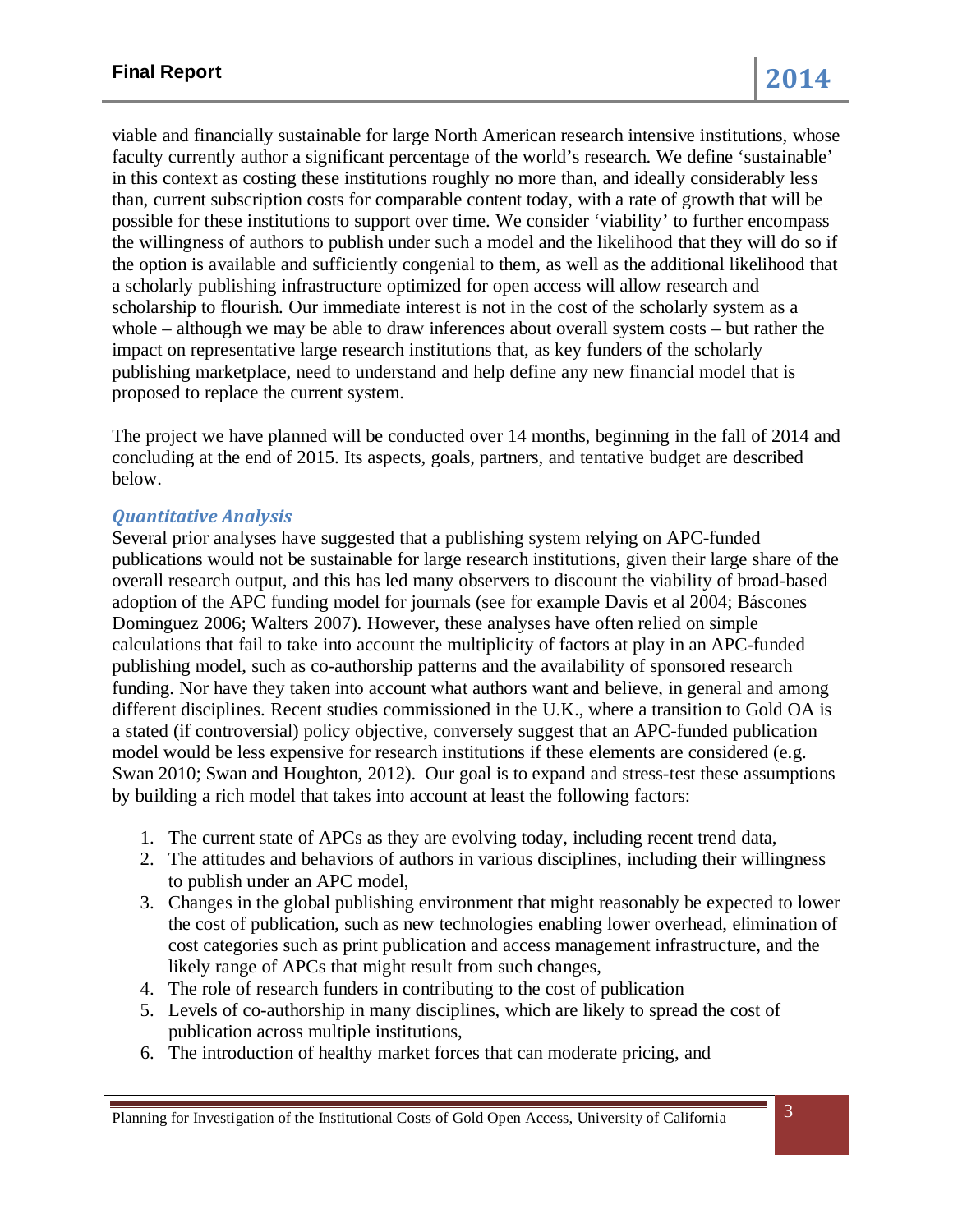7. Disciplinary differences in all of the above areas that must be factored into any welldeveloped model.

To understand the relationship of current institutional expenditures to potential costs under an APC model, the data analysis and modeling phase of this project will assemble comprehensive data about current subscription expenditures at a representative set of major North American research-intensive institutions, and will marry that with data about the journal publication output at those same institutions and in the world at large. This will be accomplished in four overlapping phases of work, described below:

- I. Gathering Institutional Expenditure Data
- II. Gathering Publication Data
- III. Gathering Current APC Data
- IV. Scenario Development and Modeling

### Institutional Expenditure Data

For this phase, we will collect comprehensive annual subscription and licensing expenditures for scholarly research journals from each library partner for the five-year period from 2009 to 2013. A rigorous methodology will be employed to eliminate costs likely to remain unaffected by a conversion to APC-funded publication, such as archival subscriptions and secondary full-text aggregations. Five years of data will allow us to perform trend analysis, i.e. to compare the results of the APC modeling to overall journal expenditures and to the growth rate of those expenditures over time. At the end of the project we will be able to answer the question "How much more or less expensive is a given APC funding model likely to be overall, both now and over time, compared with what research institutions are spending as whole for scholarly journals now?"

Each partner institution is asked to provide information about two categories of journal expenditure:

- 1) Total serials expenditure, both print and electronic, in each of the 5 years, excluding from the total expenditures for non- journal content and for some journal content that might be presumed to continue on a subscription basis under an APC model
- 2) Expenditures for open access publication that may exist outside of the traditional serials budget (e.g. open access memberships and campus publication funds)
- 3) Serials expenditure data will be collected according to the following methodology:
	- a. Exclusions: The following categories of serial expenditure will be excluded from the expenditure totals used for modeling purposes:
		- i. Databases, ebooks, and other non-journal content that may be funded via the serials budget
		- ii. Secondary aggregator databases (EBSCO, ProQuest, Gale, Factiva, Lexis-Nexis, etc.)
		- iii. JSTOR retrospective collections and other archival purchases or subscriptions
		- iv. Newspapers and other news sources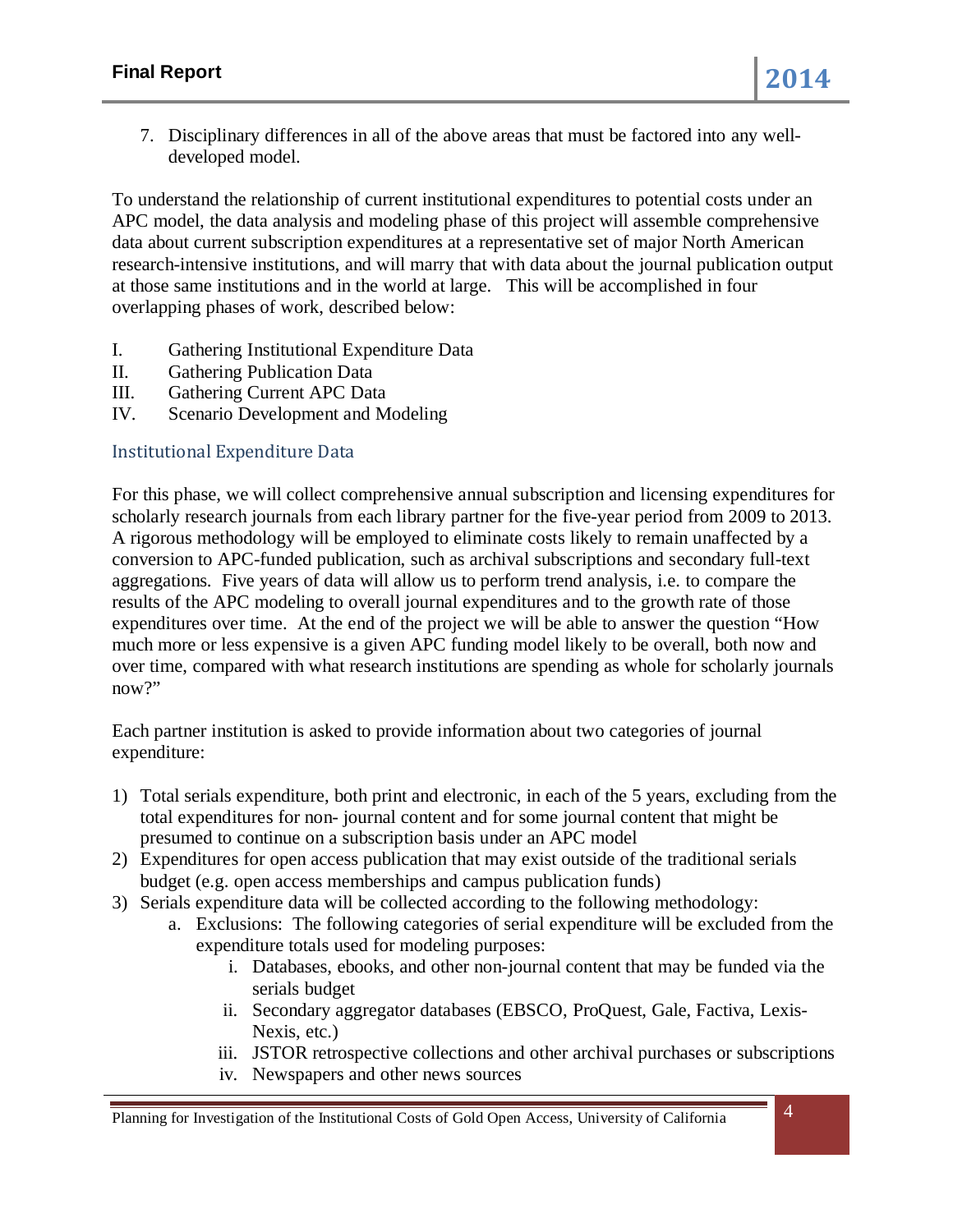- v. Popular and trade journals and magazines
- vi. Other content categories that may be identified
- b. Total expenditures for each year will ideally be broken out by print vs. electronic in order to make it possible to analyze the impact of retaining or discontinuing print in the subsequent models. Combined print and electronic subscriptions will be reported separately or counted as electronic, to be determined in consultation with the partners.
- c. Expenditures for a small number of known journal packages (e.g. ACM Digital Library, IEEE Xplore Digital Library) may need to be adjusted to account for nonjournal content in those packages that would continue to be licensed on a subscription basis if the journal content were converted to open access. To control for this factor, the publishers will be asked (under the auspices of our partnership with ALPSP) to provide the percentage of cost attributable to the journals in those packages; each library partner will be asked to calculate the cost of the journals in its package using that percentage.
- 4) Analyzing journal expenditures by discipline

The institutional partners would like to understand not just the potential impact of APCs on their bottom line journal expenditures, but also how expenditures by discipline might change under an APC-funded model and how this aligns with disciplinary culture and funding patterns. However, tying journal expenditures to disciplines is not straightforward due in large part to the bulk pricing structure of large publisher packages. We are evaluating several methodologies for estimating expenditures at a disciplinary level, including sampling a subset of data at one or more partners, and will select a methodology in consultation with the library partners that can be implemented with relative efficiency and reliability.

### Publication Output and Authorship Data

The publication data used to construct our models will be obtained via a partnership with Scopus. Scopus has been selected as the project's primary data source because it contains the largest number of scholarly journals of any comparable database, including some 20,000 peer-reviewed journals, and offers more comprehensive coverage in the humanities and social sciences than the Web of Science.

Two sets of publication data will be acquired from Scopus for modeling purposes: general data about publication output, by discipline; and publication data specific to each institutional partner. Broad-based publication data will allow us to discern disciplinary differences in publication practices such as publication volume and patterns of co-authorship and will serve as a baseline to determine whether the publication characteristics of the partner institutions are broadly representative or exhibit unusual traits. It will also allow us to make inferences about the percentage of worldwide production accounted for by large North American research intensive institutions and, thus, the financial burden such institutions might assume in an APC-funded system. The specific data to be acquired include the following:

1) *General Publication Data*: By Scopus discipline, by year of publication 2009-2013, for all research journal and proceedings content – excluding trade publications, books, etc.: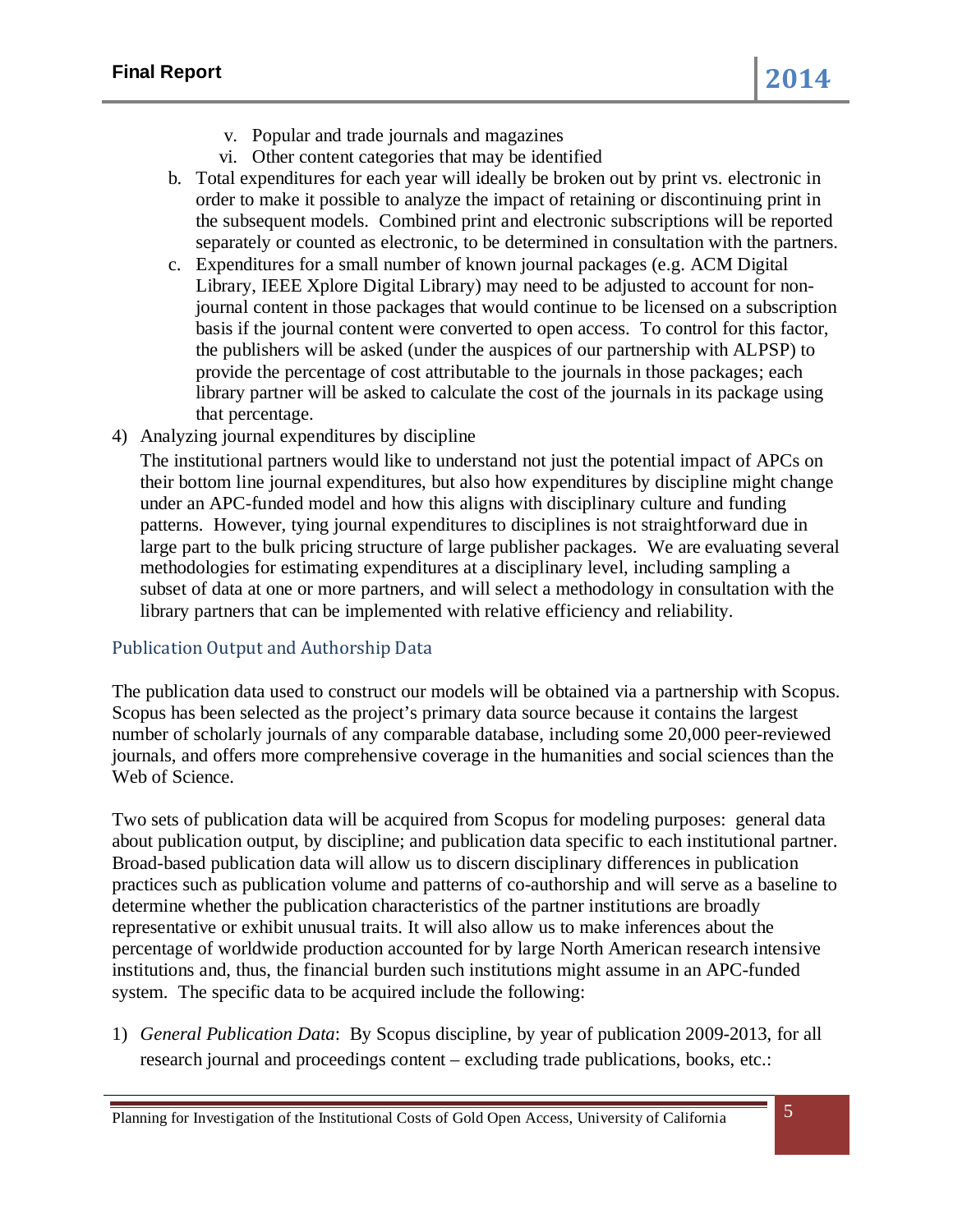- a. # of research articles
- b. # of non-research articles
- c. Histogram of the distribution of research vs. non-research articles across all journals in that discipline (to discover if significant non-research-article content tends to be concentrated in a small number of journals within a discipline, or is broadly characteristic of the discipline). Since non-research-article content must be supported in any business model, understanding the distribution of this content will be important in suggesting how that content might be funded in an APC-funded system
- d. # of research articles that are sole-authored vs. multi-authored
- e. # of research articles that have co-authors from multiple institutions
- f. Average and median # of co-authors per research article
- g. # of research articles that are the result of sponsored research
- h. # of open access journals
- i. # of open access articles (sampling techniques will be required in order to estimate the number of OA articles in so-called 'hybrid' journals)
- 2) *Institutional Partner Data*. For each institutional partner, by discipline, by year of publication 2009-2013
	- a. # research articles with at least one author from that institution. From that set:
	- b. # of research articles that are sole-authored vs. multi-authored
	- c. # of research articles that have co-authors at multiple institutions
	- d. Average and median # of co-authors per research article
	- e. # of research articles that are the result of sponsored research
	- f. # of open access articles (sampling techniques will be required in order to estimate the number of OA articles in so-called 'hybrid' journals)
	- g. # of research articles whose Corresponding Author is from the partner institution vs. another institution
	- h. For the most recent 1-2 years, a list of journals in which authors at the institutional partners have published, with unique article counts
- 3) *Data normalization.* There are a few known weaknesses in the Scopus data that the project may have to overcome. For example, 20% of Medline titles indexed by Scopus include the article first author only. More significantly, Scopus cannot identify articles resulting from grant-funded research with any reliability prior to 2013. We are evaluating the potential impact of this on our modeling and will seek to implement appropriate mitigation strategies for any weaknesses or anomalies in the data (e.g. if necessary, the project may decide to acquire relevant data from Web of Science).

### Gathering APC Data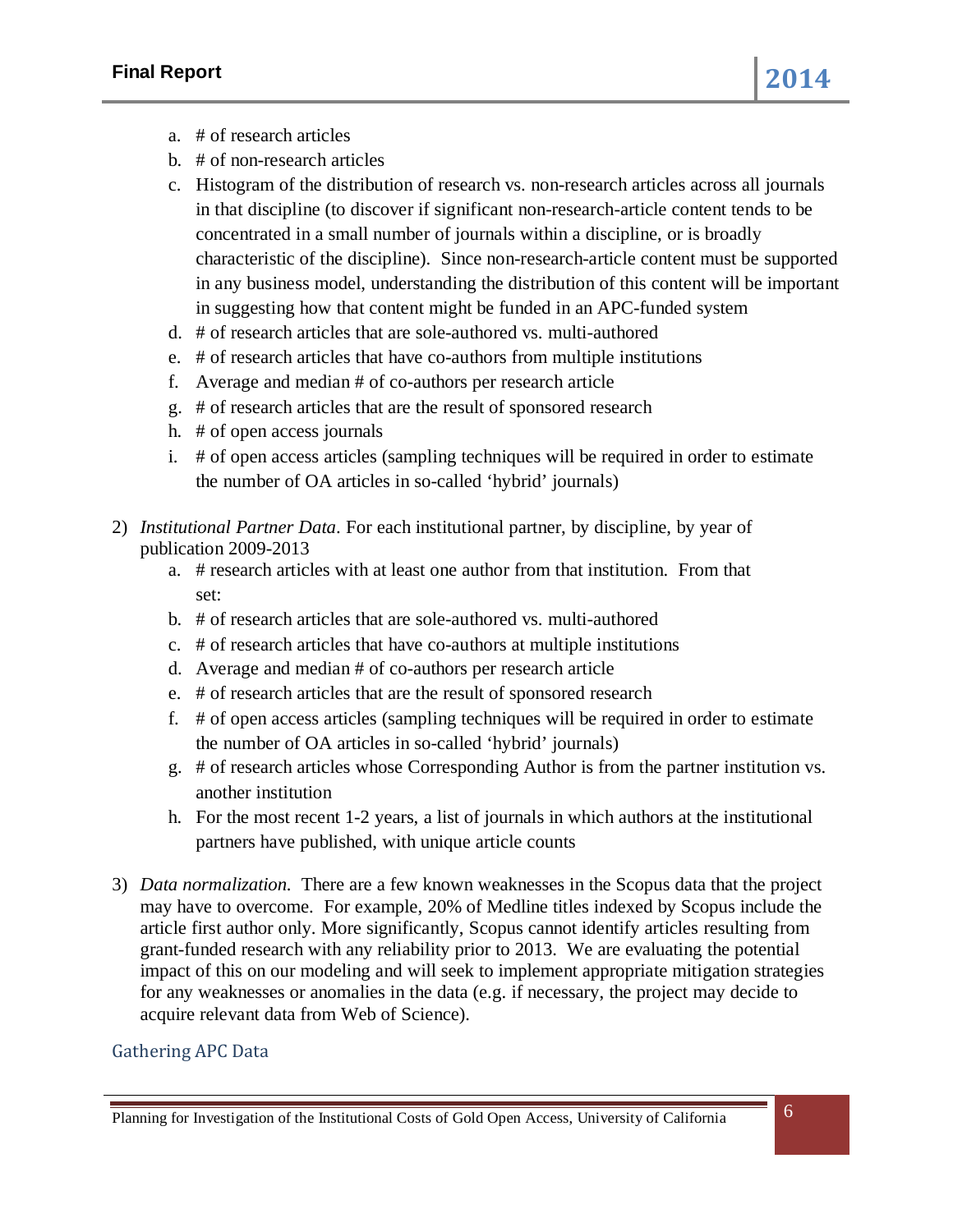An analysis of current article processing charges as they are developing in the marketplace will serve as an important baseline for our modeling. Publication fees for hybrid OA journals are commonly estimated at \$3,000 for example, yet some of the largest publishers are now differentiating these fees by journal and by discipline. Newer entrants into the open access publishing sphere with lower cost structures and thus lower publication fees are also radically altering the APC environment. Any modeling needs to take these current trends into consideration. Prior studies by Solomon and Bjork(Solomon and Bjork 2012; Bjork and Solomon 2014) extensively researched APC costs, but most of this information dates from 2011. The current project proposes to update this work to 2014 for the journals in which authors at the library partner institutions publish. This will not only provide a more current baseline keyed to the publishing behaviors of the large research institutions under study, but will also provide information about trends in APCs as they are developing in the laboratory of the marketplace. Solomon and Bjork will build on their prior work for this project and will correlate the data with Scopus disciplinary categories and impact measures to produce a map of likely APCs for the institutional partners differentiated by discipline and impact.

### Scenario Development and Modeling

Working in consultation with a research economist (Mark McCabe) and under the direction of the core project team (Tananbaum, Anderson, Smith, and Farley), the project will incorporate all of the data inputs developed in this project – institutional expenditures, Scopus publication data, current APCs, potential future APCs derived from our research on publication costs, and information on author needs and preferences gleaned from author surveys and focus groups – to build a series of models depicting the social and financial impact of a largely APC-funded publishing landscape on the institutions participating in the study. A modeling consultant will work with us to ingest the data, develop, and iterate one or more scenarios under a variety of assumptions including levels of grant funding, co-authorship patterns, realistically envisioned APCs, and author uptake of APC publishing venues in different disciplines.

### Cost Modeling

As previously mentioned, a key goal of the project is to construct a rich model that takes into account the current research output at large North American institutions, the ways in which a transition to a fully APC-based model might impact the journal publishing expenditures of these institutions, and how sustainable and desirable this fully APC-based model might prove for not only the institutions, but also for authors and for publishers.

A key component of this model construction is therefore the enumeration and costing out of key tasks associated with publishing scholarly journals. This is necessary to determine whether a APC-based model that is sustainable for large North American institutions and for authors is also viable for publishers.

We intend to develop a ground-up cost model for publishing in different disciplines. This modelling will draw from the experiences of scholars and departments from the partner institutions, including UC Davis neuroscientist Michael Rogawski, who is founding a new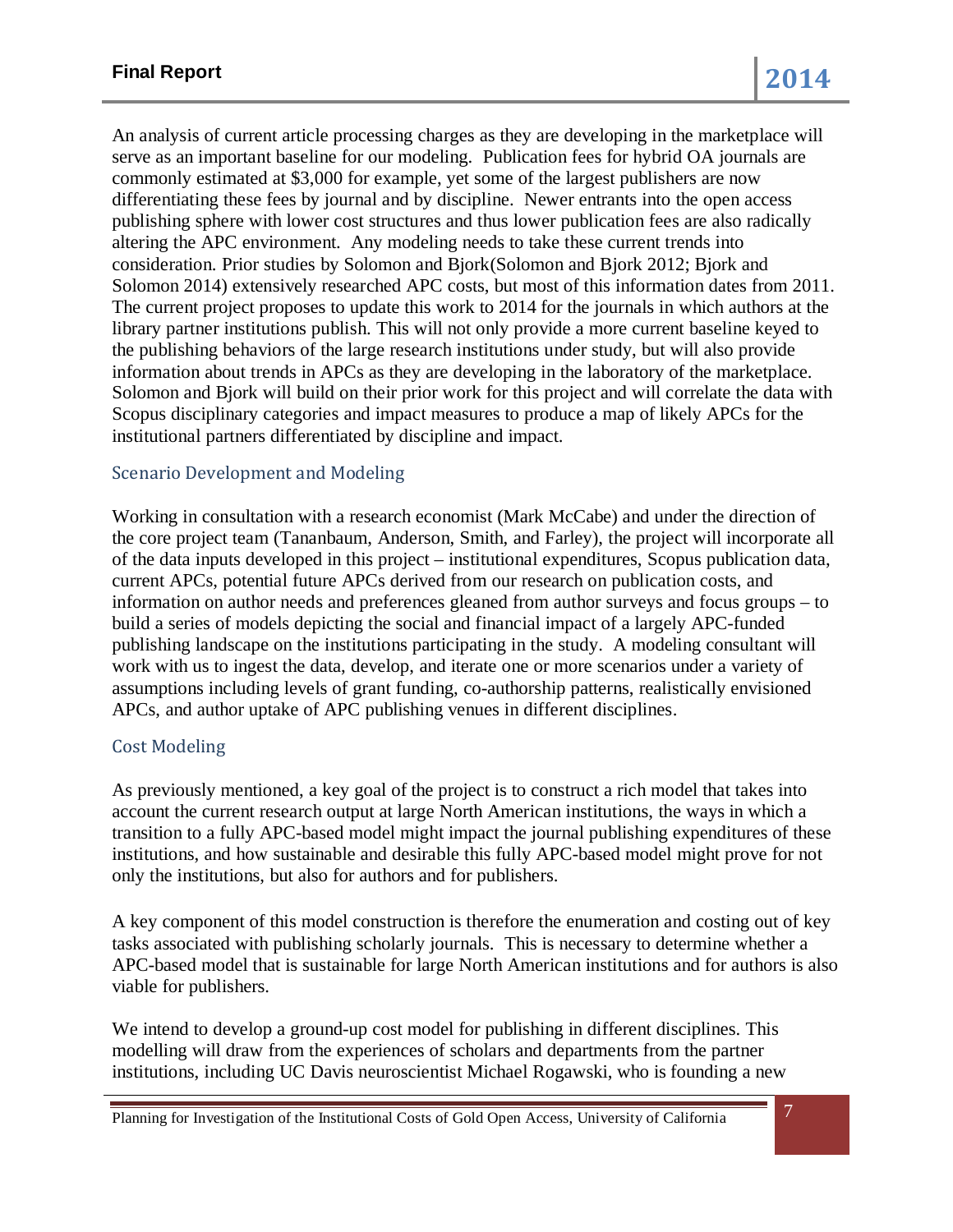journal of negative results called *Epilepsy Reports* with the Society for Neuroscience, and the California Digital Library's eScholarship unit, which manages a collection of 65 electronic journals. Other sources of this type of information will be consulted as appropriate, such as the directors of PeerJ, Ubiquity Press, and other new online publishers that have managed to dramatically lower costs for APC-based publishing. The model will also rely on available literature (e.g., 73 Things Publishers Do; ["Launching \(and Sustaining\) a Scholarly Journal on the](http://dx.doi.org/10.3998/3336451.0013.104)  [Internet: The International Journal of Baudrillard Studies"\)](http://dx.doi.org/10.3998/3336451.0013.104), and the project manager's direct experience in launching dozens of scholarly journals across multiple disciplines.

The goal of the ground-up cost model is to accurately reflect the full range of expenses that are necessary to run an APC funded journal. These expenses include salaries and benefits, editorial, technical, operations, sales and marketing, and administrative. The model must also address the notion of profits, and how these profits can be used to fuel growth and innovation.

We chose this approach for several reasons. We explored the possibility of acquiring actual line item expenditure data from both individual publishers and through publishing trade organizations but were unable to do so. Publishers are reluctant to share this information on the grounds that it is proprietary and might be misrepresented or misunderstood. In addition, discussions with a number of publishers revealed that the quality of the cost data they maintain is inconsistent and varies widely across publishers. These inconsistencies would make it difficult to draw accurate conclusions based on such data even if it could be readily obtained. Finally, existing publishers have legacy procedures and systems they may be keen to maintain, even in the event that the industry transitioned largely to a fully APC-based model. As such, any modelling built off of existing costs would encounter a number of legacy expenditures that would be difficult to weed out from essential operations. A ground-up model provides a more accurate window into what the true costs of a fully APC-based model would be. We will also compare components of this model with author attitudes and preferences about which publishing services they value.

### *Qualitative Analysis*

<u>.</u>

The shift to an APC funding model implies the introduction of a new socio-technical system $<sup>1</sup>$  $<sup>1</sup>$  $<sup>1</sup>$  for</sup> scholarly publishing and will produce changes in workflow for numerous stakeholders. Literature from business management, informatics, science and technology studies, sociology, and anthropology indicates that the successful and sustainable introduction of any new sociotechnical system requires the "buy-in" of these affected stakeholders (Steiner 2008). Buy-in is predicated upon a stakeholder's perception that the proposed changes required for the new system result in added "value" over that provided by the legacy system being replaced (de Waal and Batenburg 2014). In assessing this it is important to keep in mind that "value" is a multifaceted and, often inter-subjective, concept that is directly linked to an individual's unique social and institutional context (Bijker et al. 1997, Mol 2002, Pinch 2003). Given this complexity socio-technical design scholars suggest that sound research methodologies elucidate the

<span id="page-7-0"></span> $<sup>1</sup>$  A socio-technical system is a social system (i.e., academic publishing) that is built upon a</sup> technical base (i.e., the technologies and technical workflows required for publication).

Planning for Investigation of the Institutional Costs of Gold Open Access, University of California 8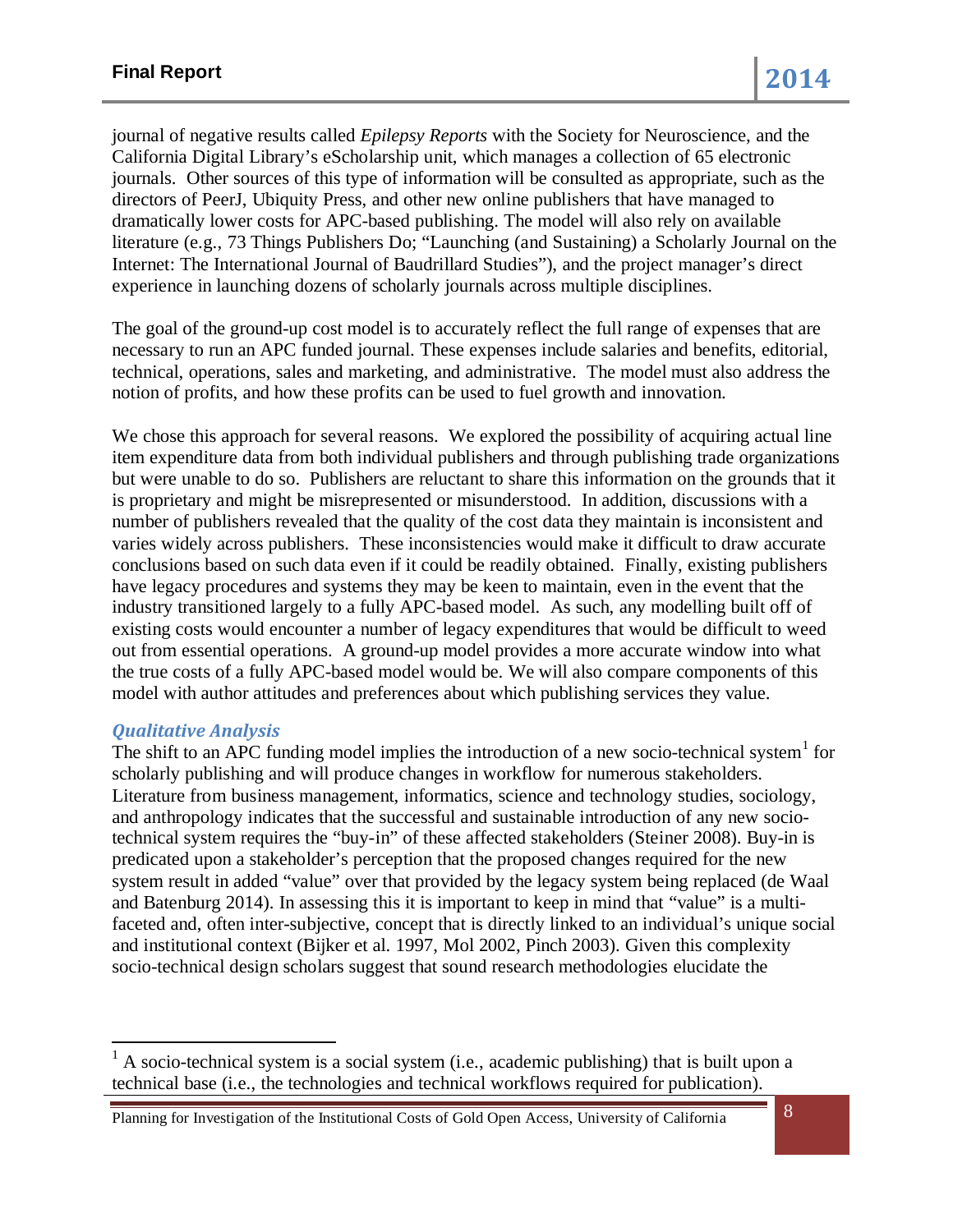<u>.</u>

perspectives of stakeholders, their actions and motivations, and relationships between stakeholders (Sjostrom and Goldkuhl [2](#page-8-0)009, Scholl 2004, Whitworth 2009).<sup>2</sup>

Establishing a baseline understanding of stakeholders' "value" and potential "buy-in" to a different scholarly publishing systems is a necessary first step in our research plan. In order to understand potential barriers and facilitators in sufficient detail to accurately deploy these factors in our modeling, we will first need to identify the stakeholders<sup>[3](#page-8-1)</sup> and then assess their perception of the value derived from the current publishing paradigm versus the potential value possible in an APC model. Key stakeholders in this assessment include researchers (faculty and graduate students who both author and read publications), scholarly institutions (universities, academic departments, and libraries), and publishers.

The data gathered from these key stakeholders will be used to inform and enhance the accuracy of the economic models we will be developing as the final product of this research. At this time there is a limited literature comprehensively addressing these matters with respect to a transition to APCs as this would specifically impact the North American research intensive university context. Moreover, these studies were conducted for other purposes and, while informative in designing this project, do not have the requisite detail and orientation required for our economic models<sup>[4](#page-8-2)</sup>. Additionally, because the landscape of scholarly communication is changing so rapidly, the literature based upon data collected just a few years ago may not be appropriate to the current context and its use would negatively impact the accuracy of our models.

Project partners from the publishing world (ALPSP) will facilitate acquiring the data and analysis for this stakeholder group based upon information from their membership. Our intention is to survey ALPSP's publishing membership, which encompasses a diverse range of journal publishers. This will allow us to better understand how the growth in Gold OA and APCs has impacted publishers' operations, as well as their organizational planning. Such data will be useful in determining the appetite within the publishing community for exploring alternative models. ALPSP will collate and anonymize the data, as well as send out the survey under their imprimatur. This should ensure robust participation among the publisher community. For the

<span id="page-8-2"></span><span id="page-8-1"></span><span id="page-8-0"></span> $2$  Design research has been faulted for its emphasis on technological determinism without reference to social context resulting in high failure rates for newly introduced systems. Authors suggest that research should close the gap between social needs and technical performance or, in other words, what technology *does* and what communities *want* (Whitworth 2009).  $3$  See work by Gerald Steiner (2008) for a discussion of stakeholder identification and how stakeholder perspective can be employed in designing sustainable innovations. An article by Achterkampf and Vos (2007) focuses on stakeholder identification in the context of civil society. 4 One large-scale survey, the EU-funded SOAP Project (Dallmeier-Tiessen 2011) surveyed author attitudes about open access, including funding experiences and barriers. Another similar survey-based study was conducted in 2013 and drew from author-respondents publishing in Taylor & Francis Group and Routledge journals (Frass et al. 2013). Finally, work by Diane Harley and colleagues (2010) has investigated faculty attitudes towards the changing landscape of scholarly communication across seven different disciplines. However, the research by Harley and colleagues does not address the economic feasibility of various publishing models.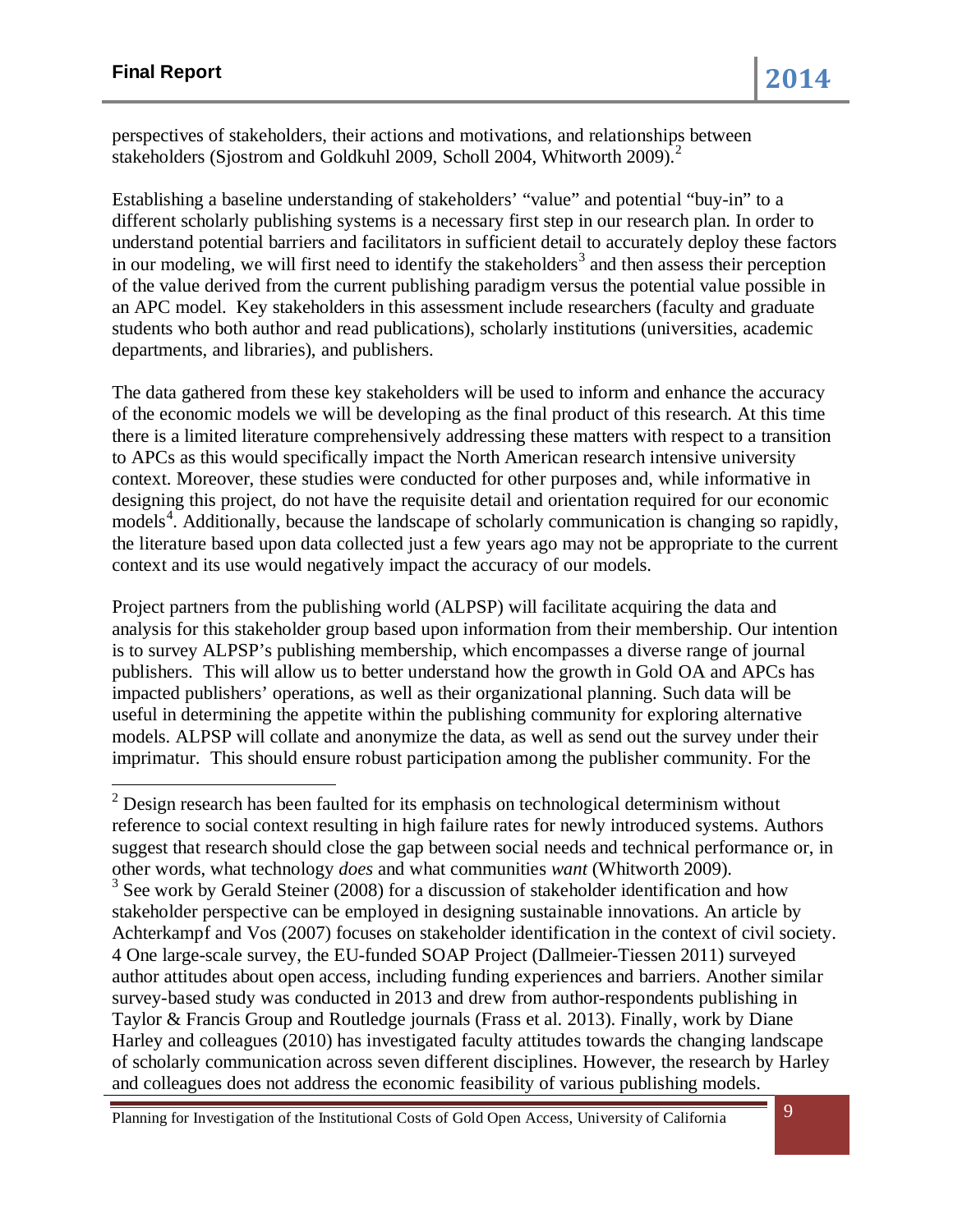project, Carol Tenopir will gather and analyze data for the researcher and institutional stakeholders using qualitative methods, such as focus groups and surveys.

Such a baseline would establish (1) How do researchers value the publication of their own work? (2) How do researchers and institutions value the accessibility of the scholarship that they generate? (3) How do researchers and institutions value the production and accessibility of other scholars' work? (4) How do these attitudes vary amongst different disciplines? And (5) How do these attitudes vary across different institutions? In particular, we want to assess how researchers and their institutions currently understand their role vis-à-vis one another in the current publishing paradigm (gated access), how they think this role might change in the event that the scholarly communication changes to an APC-funded model, and what perceived advantages and drawbacks might such a change produce. This will inform our understanding of the acceptability of APCs for various stakeholders and may provide initial clues as to how advantages could be highlighted and drawbacks addressed in a successful and sustainable model.

In particular, we will gather qualitative data from researchers in different disciplines to assess what types and forms of scholarly communication are important to each field, whether APCfinanced OA journals is a feasible goal for these different forms, and if there is widespread familiarity and experience with both OA and APCs. For example, most health sciences researchers primarily produce article-length publications with multiple contributing authors and, given funding mandates of the NIH, are familiar with and have published in open access journals and databases (e.g., PubMed journals and PLOS). In contrast, researchers from the humanities and social sciences have significantly less experience in this matter because fewer open access publishing platforms are available and those that do exist do not have the requisite legitimacy to attract a desirable audience. In particular, many humanities disciplines consider book-length manuscripts to be the ideal vehicle for the dissemination of a fully developed scholarly argument and few influential works have been successfully produced through open access mechanisms at this point. Therefore, there is more at stake for a humanities researcher since it would require him/her to publish the culmination of several years' work in an untested, and possibly unsuccessful, manner.

A prior study on a similar topic has noted that author attitudes towards OA scholarly publishing is such a complex issue that it is difficult to conduct "meaningful research" in a single set of survey questions (Frass et al. 2013, 4) Therefore, the qualitative arm of our proposed project on APC-funded models will proceed in two phases. In the first phase we will gather data through focus groups with researchers from different disciplines at the six partner institutions. These data will inform the second phase of the qualitative arm which will consist of surveys administered to the entire faculty of the six partner institutions. It is commons practice to use small, handselected focus groups to inform population-wide surveys when little understanding of a social phenomenon exists (Bernard 2006). Both the focus groups and surveys are described in greater detail below.

### Focus Groups of Faculty Members and Graduate Students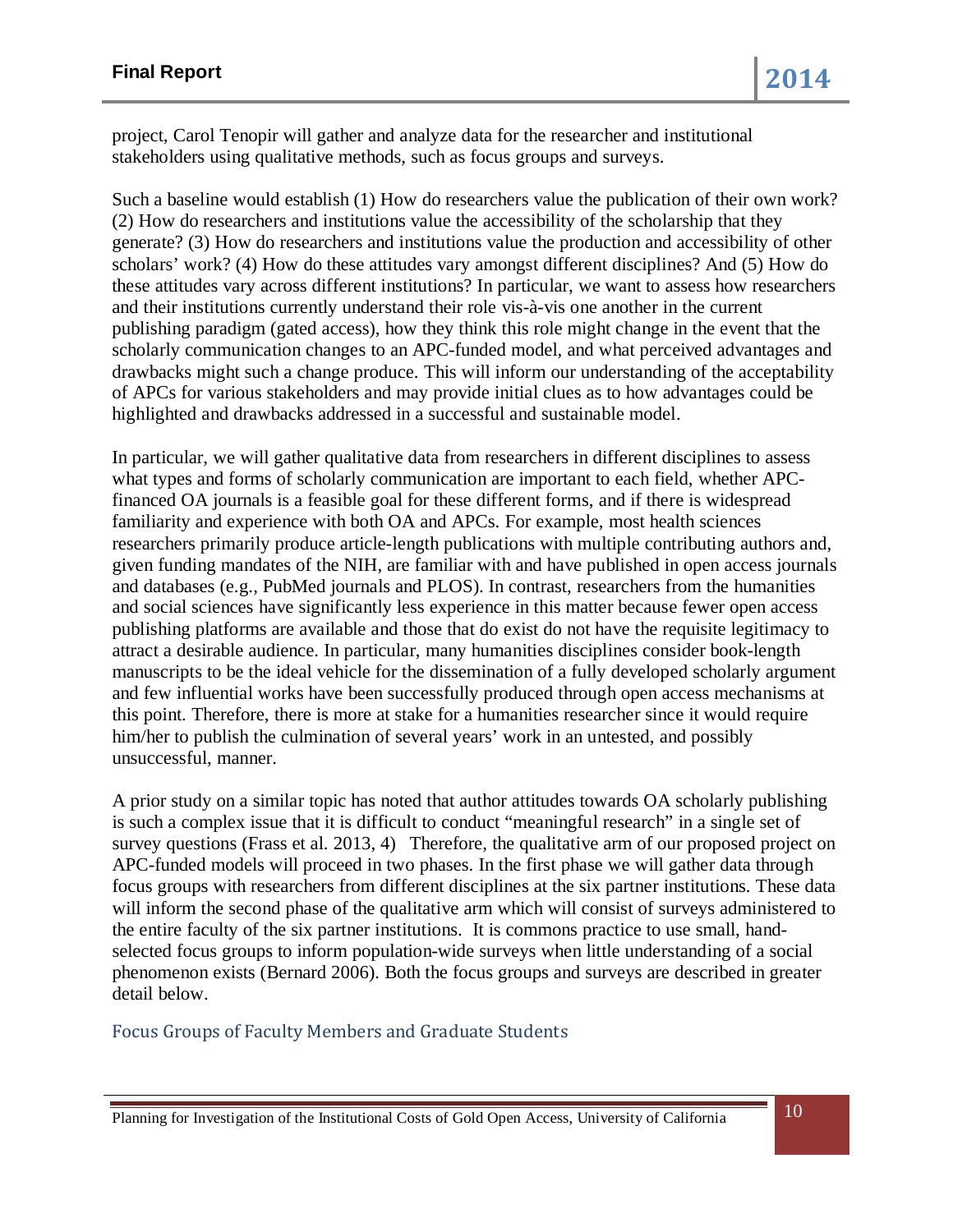Focus groups provide a way for candid conversations not only about current practices and beliefs, but about desirable or predicted changes into the future. They do not attempt to involve a representative sample of all viewpoints, but identify some current key behaviors and attitudes, and help bring out some strong beliefs and possible benefits or costs into the future. They help suggest questions to be asked in follow-up surveys. Focus groups will be limited to 8-12 participants in each stakeholder group, including representation from multiple subject disciplines. We will plan a total of 9 focus groups (two at three UC campuses and one at each partner institution) with an average of 10-11 participants in each, for a total of approximately 100 participants. Focus group questions will vary according to the group, but will include things such as:

- How does access to high quality scholarly publication venues help you as an author, a researcher, a teacher, a student, etc.?
- Which components of the publication process do you value most?
- What do you think are the best ways to pay for the costs of journal/article publishing? Who is the most logical party or parties to pay for these costs?
- Which models do you use/support now and which will you in the future?
- How can you/members of your stakeholder group influence cost models?
- Have you ever been asked to pay an author payment for an article at the time of publication? If so, what did you think about that? If not, would you be willing to?
- What are the most important criteria you use to determine where to publish and how do you see that changing in the future (if at all)?
- Is there a difference in quality between gold OA and subscription-based journals? How is pricing related to quality?
- How might a change in pricing mechanism from subscription to Gold OA help/hurt scholarship in your field, other researchers, your institution? Are there other viable alternatives?

### Surveys of Faculty and Graduate Students

Surveys are a good way to reach large numbers of participants to get candid responses to specific questions about current behaviors, attitudes, and opinions. They can be analyzed to reveal statistically significant differences among sub-groups that can be extrapolated to populations and subpopulations and ensure that a range of respondents are heard. Survey instruments will be developed and tested by UTCICS and distributed by partners. Some of the questions will replicate those asked at other venues in the past (see, for example, Tenopir, et al., Nicholas, et al., Xia), other questions will be unique to this study.

Survey response rates for academics has been decreasing over time, but we can anticipate an approximate 10-20% response rate for faculty members, with slightly lower rates for students. To get a target of approximately 300 responses per campus to enable meaningful statistical analysis of results, surveys should be distributed to at least 2000-3000 faculty members and 3000-4000 graduate students. The surveys will seek to answer questions such as:

• How many articles did they publish in the last year, 2 years, 3 years? How many coauthors on average on each article?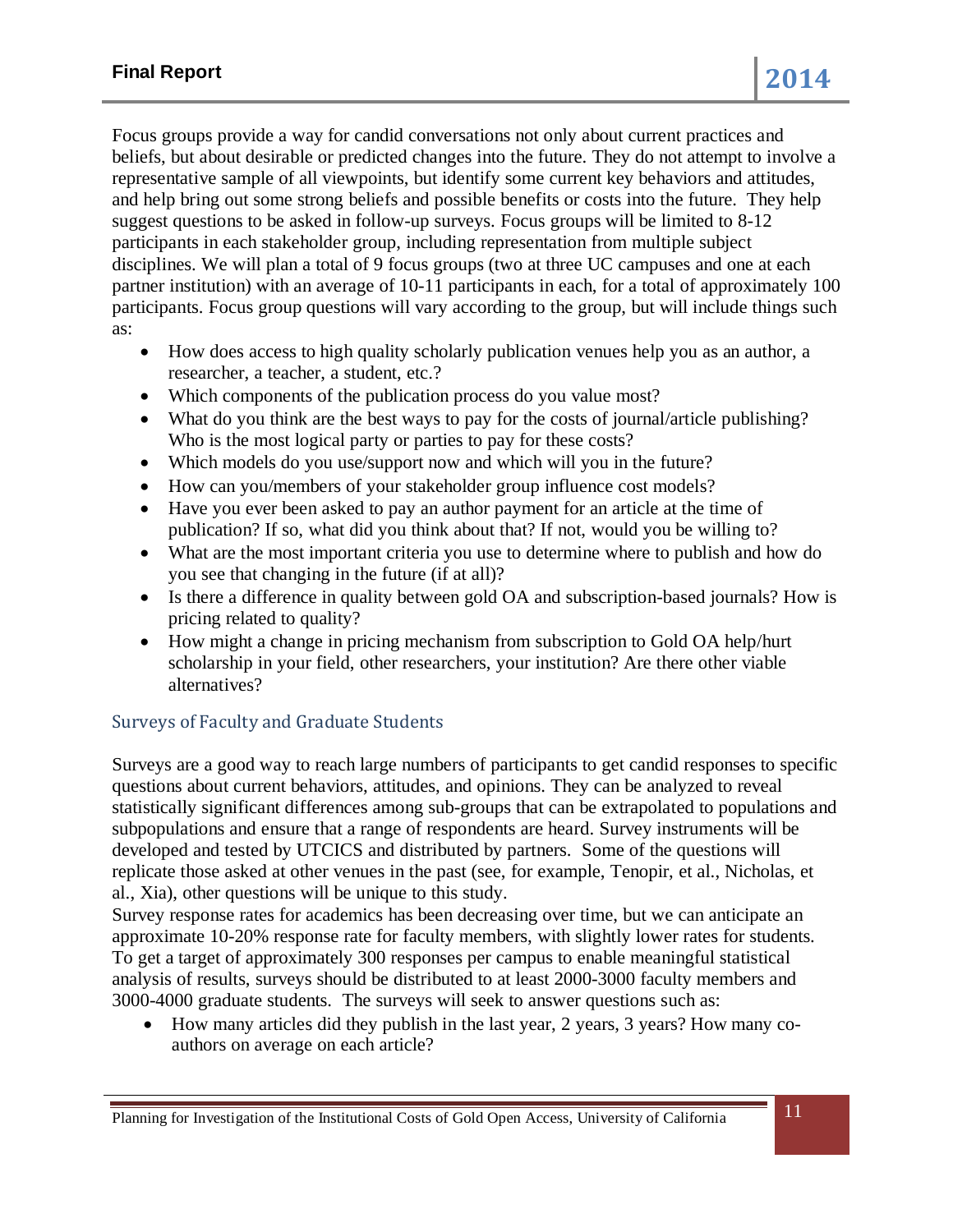- In what types of venues are faculty and students currently publishing? (i.e., are they currently publishing in OA venues or with APC-funded journals and, if so, for what % of their articles?)
- Have they ever or are they willing to pay APC fees? From grant funds? From their departmental or personal funds? From another source?
- What do they think is the most appropriate source of APC fee funding (if any)?
- What range of costs/fees do they consider reasonable?
- What are their personal opinions (if any) about the costs and prices of publishing?
- Do they envision changes in their practices and in publishing in the near-term future?
- Do answers vary by discipline, age, rank, or publishing productivity of academics? (for example, are faculty members who publish more frequently less likely to publish in APC-funded journals? are faculty members in the sciences more favorably inclined towards author payments than faculty members in the humanities? do younger faculty members have a lower threshold for a reasonable payment amount? are PhD graduate students more likely to envision changes in publishing than professors?)

Beyond the benefits described above, the inclusion of the behavioral and attitudinal data we will collect is important to our financial modeling for several reasons. It will allow us to understand the extent to which authors in specific disciplines have the financial wherewithal to contemplate a growing APC publishing market. How diverse are their funding sources? How flexible are these funding bodies in the application of grant monies toward APC charges? How are these considerations changing over time? And it will provide a snapshot of what authors in specific disciplines are actually doing today with respect to APCs. The behavioral and attitudinal data to be gathered by the project will help inform the models developed in the final phase of the project. They will provide important context for the pricing levels and funding diversity within these models. This will extend the project beyond the realm of theoretical exercise toward a set of prescriptions that have the chance of adoption within the authoring and publishing communities.

# **Proposed Project Partnerships**

In addition to the core project team of the PI, co-PI, CDL consultant, and external consultant (the same team who performed this planning effort) we have identified an extensive set of partners necessary to conduct the work we envision for the project. These span the key stakeholder communities and expertise required to conduct the research we described and to build the models that will be the main outcome of the project. All of the partners listed below have agreed to participate in the project if it is funded and have worked with us to develop Statements of Work and budget to support their participation. While the Statements of Work are not included in this report, since they are still under discussion in a few cases, we have included the current budget requirements in the section below to provide sense of the financial scale of the proposed project.

### *University Partners*

While the project is based in the University of California and will involve the ten UC campuses and the CDL, we feel it necessary and useful to include additional research institutions for several reasons: to validate the data that we produce for UC, to compare our faculty's attitudes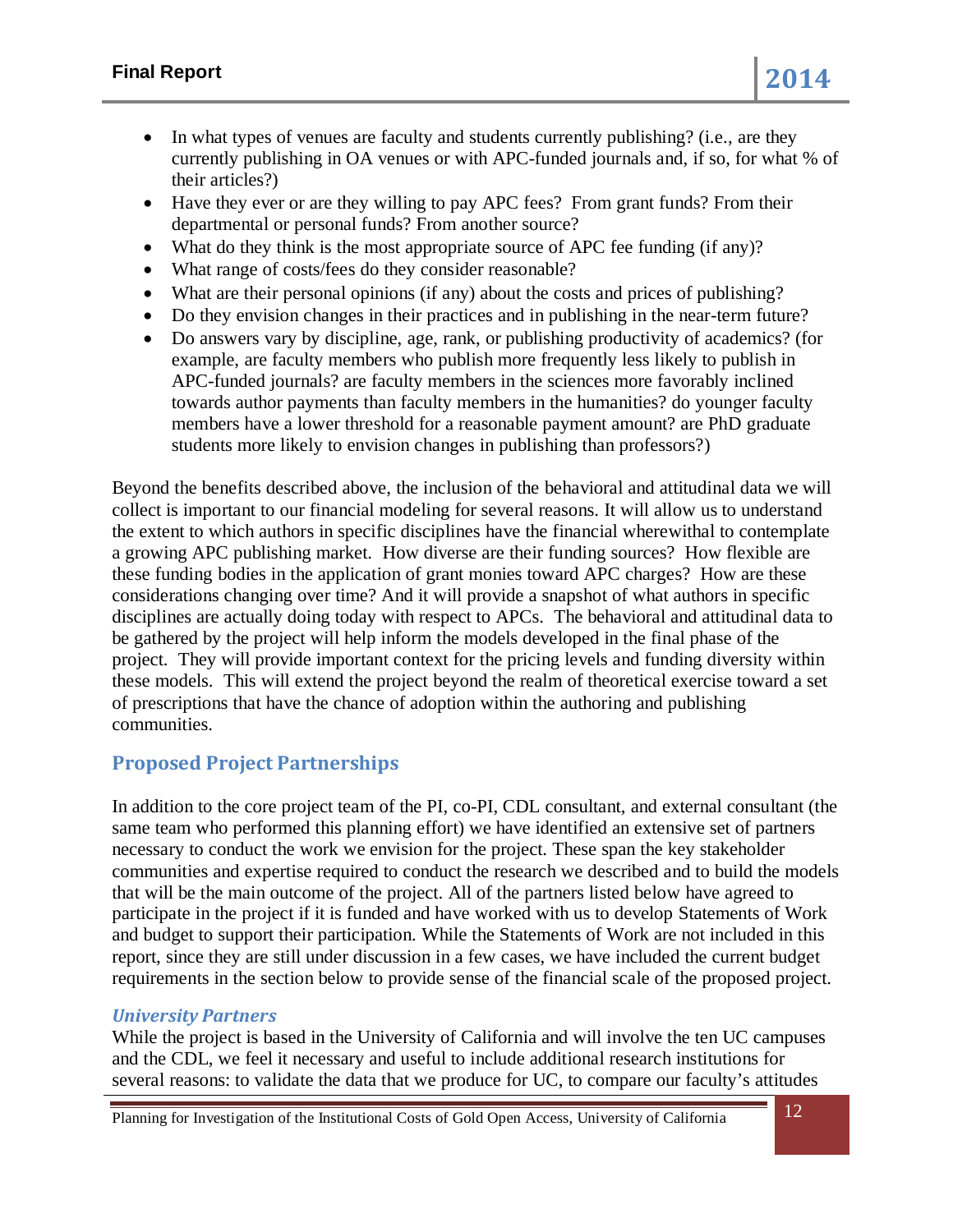and behaviors to others, and to bring additional and complementary library and institutional expertise to the project. We sought out additional partner institutions that were both large (i.e., Carnegie RU/VH) research institutions with heterogeneous research programs that include humanities, social, life and physical sciences, and that had extensive experience with Open Access publishing (e.g., a faculty mandate or extensive library engagement). After due consideration of the many institutions that we could consider inviting as partners, we settled on three:

Harvard University, Cambridge, MA, USA Ohio State University, Columbus, OH, USA University of British Columbia, Vancouver, BC, Canada

Our focus groups will include these three partners and three of the ten UC campuses. The faculty survey will be conducted at those institutions and the remaining seven UC campuses.

#### *Publishing Partners*

On the publishing side, we have selected two key partners to help us collect data and explore publisher attitudes about APC funding for OA journals.

#### *Scopus (Elsevier)*

As a key source of data and analytics expertise, we will partner with Elsevier's Global Academic Relations (GAR) team, a non-commercial arm of the company that has extensive access to and knowledge of the Scopus database on which much of our research will depend. The University of California subscribes to Scopus and has access to this data directly, but we feel that the partnership with the GAR team will provide critical data analysis expertise that we can independently verify with our other partners. The GAR group has committed to partnering with UC Davis/UC on this project as an unfunded partner, with Dan Morgan as the lead coordinator.

### *Association of Professional and Learned Society Publishers (ALPSP)*

ALPSP is an international association representing all types of nonprofit publishers and is the largest trade association for scholarly and professional publishers with more than 300 members in 40 countries, publishing scholarly content in many different ways. ALPSP membership includes a wide range of different types of publishers - journal publishers, book publishers, learned societies and professional bodies, database publishers, university presses and intergovernmental organizations. The variety and range of publisher members and associate members provides a unique network serving the interests of scholarly publishing worldwide.

### *Qualitative Analysis Partners*

#### *Carol Tenopir, University of Tennessee, Knoxville, TN, USA*

Dr. Tenopir is a Chancellor's Professor at the School of Information Sciences at the University of Tennessee, Knoxville and the Director of Research for the College of Communication and Information, and Director of the Center for Information and Communication Studies. Her areas of teaching and research include: information access and retrieval, electronic publishing, and the information industry. She is the author of five books, including, Communication Patterns of Engineers, winner of the American Society for Engineering Education, Engineering Libraries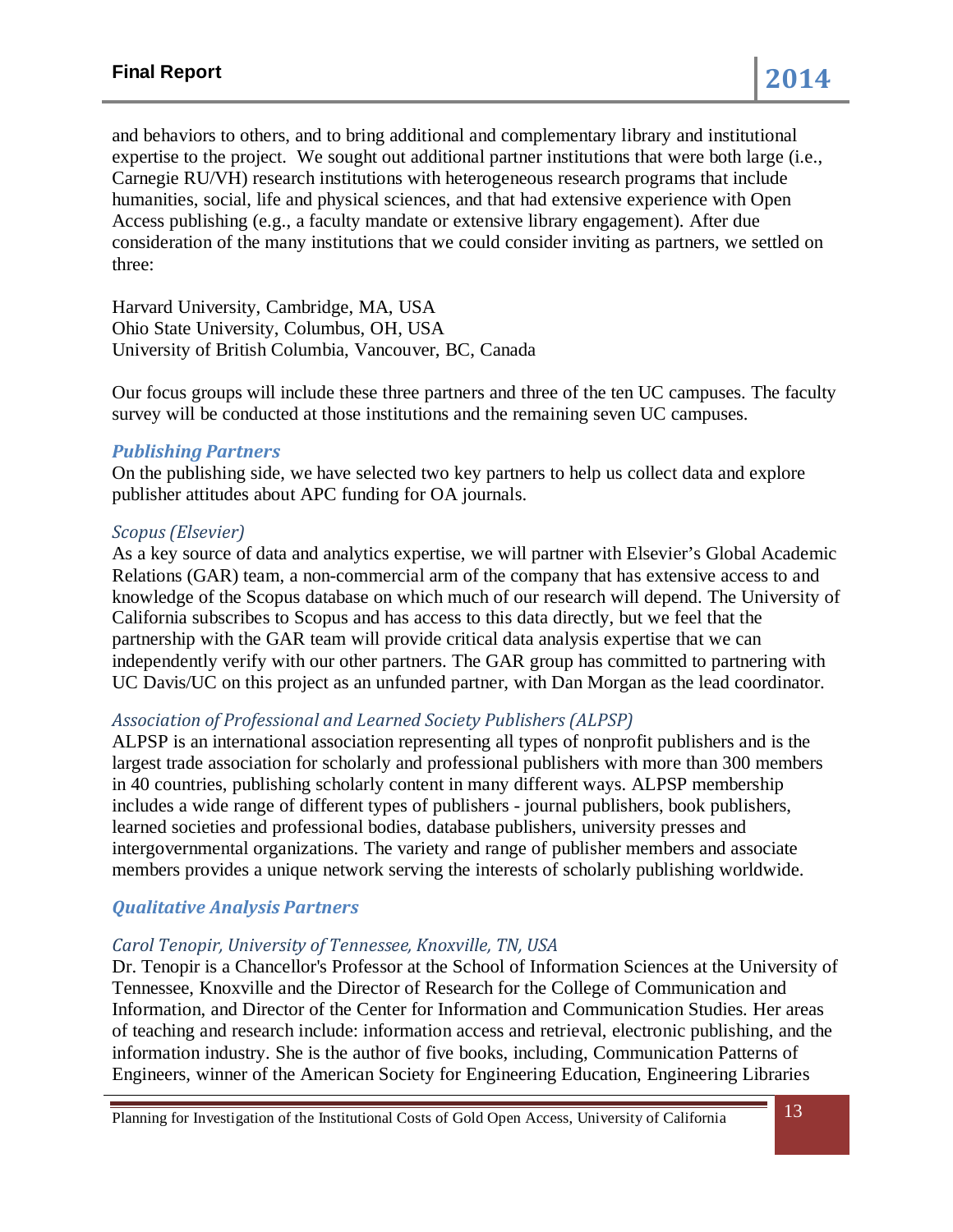Division 2005 Best Publication Award, (IEEE/Wiley InterScience, 2004) with Donald W. King. Dr. Tenopir will lead the project's qualitative data collection and analysis, in collaboration with the UC Davis team and members of the quantitative data team (Bjork, McCabe, and Anderson).

### *Quantitiative Analysis Partners*

### *Bo-Christer Bjork, Hanken School of Economics, Helsinki, Finland*

Dr. Bjork is a Professor of Information Systems Science in the Department of Management and Organisation, Hanken School of Economics, Helsinki, Finland. Dr. Bjork possesses advanced degrees in systems science, economics, and construction management. From 1993 to 2000 he was professor of construction IT in the Royal Institute of Technology in Sweden, where he founded the *Electronic Journal of Information Technology in Construction*, an early OA journal. This led to an enduring research interest in the scientific research process which has been the focus of his work since 2000. Dr. Bjork chaired the FinnOA committee from 2003-2008 and was a member of the board of the Open Access Scholarly Publishing Association (OASPA) from 2000-2012. He has an extensive open access publication portfolio includes numerous commissioned research reports for organizations including the British Library, the Max Planck Society Library, the Wellcome Trust, and others. With David Solomon (below), Dr. Bjork recently co-authored Developing an Effective Market for Open Access Article Processing Charges 2014, a report commissioned by a consortium of research funders including Jisc, Research Libraries UK, Research Councils UK, the Wellcome Trust, the Austrian Science Fund, the Luxembourg National Research Fund and the Max Planck Institute for Gravitational Physics.

#### *David Solomon, Michigan State University, East Lansing, MI*

Dr. Solomon is a Professor in the Department of Medicine and the Office Medical Education Research and Development at Michigan State University, with thirty years of experience in social science/educational research and evaluation. In 1996 he founded *Medical Education Online* (MEO), a respected peer reviewed web-based journal in medical education now published on an open access basis by Co-Action Publishing. Dr. Solomon is the author of *Developing Open Access Journals, A practical guide (*Chandos Publishing), and with other colleagues founded the Open Access Scholarly Publishing Association (OASPA), for which he served as a founding board member. Since 2011, Dr. Solomon has focused much of his scholarly work with Dr. Björk and others researching the nature and growth of open access publishing, particularly APC-funded OA publishing.

### *Mark McCabe, University of Michigan, Ann Arbor, MI*

Dr. McCabe is a Research Investigator at the University of Michigan's School of Information. His current research interests include industrial organization, competition policy and regulation, and information economics. Dr. McCabe is an expert on the economics of journal publishing. He has written several reports and articles on the topic, including, "Online Access and the Scientific Journal Market: An Economist's Perspective," a commissioned report for the National Academy of Sciences' Board on Science; and "A Portfolio Approach to Journal Pricing," in the book *Economics and Usage of Digital Libraries: Byting the Bullet*. Dr. McCabe has published numerous articles on various component of journal publishing, including open access, online availability and citation counts, and journal pricing. His work has been published in *American Economic Review, Nature, Rand Journal of Economics,* and *Journal of Academic Librarianship,*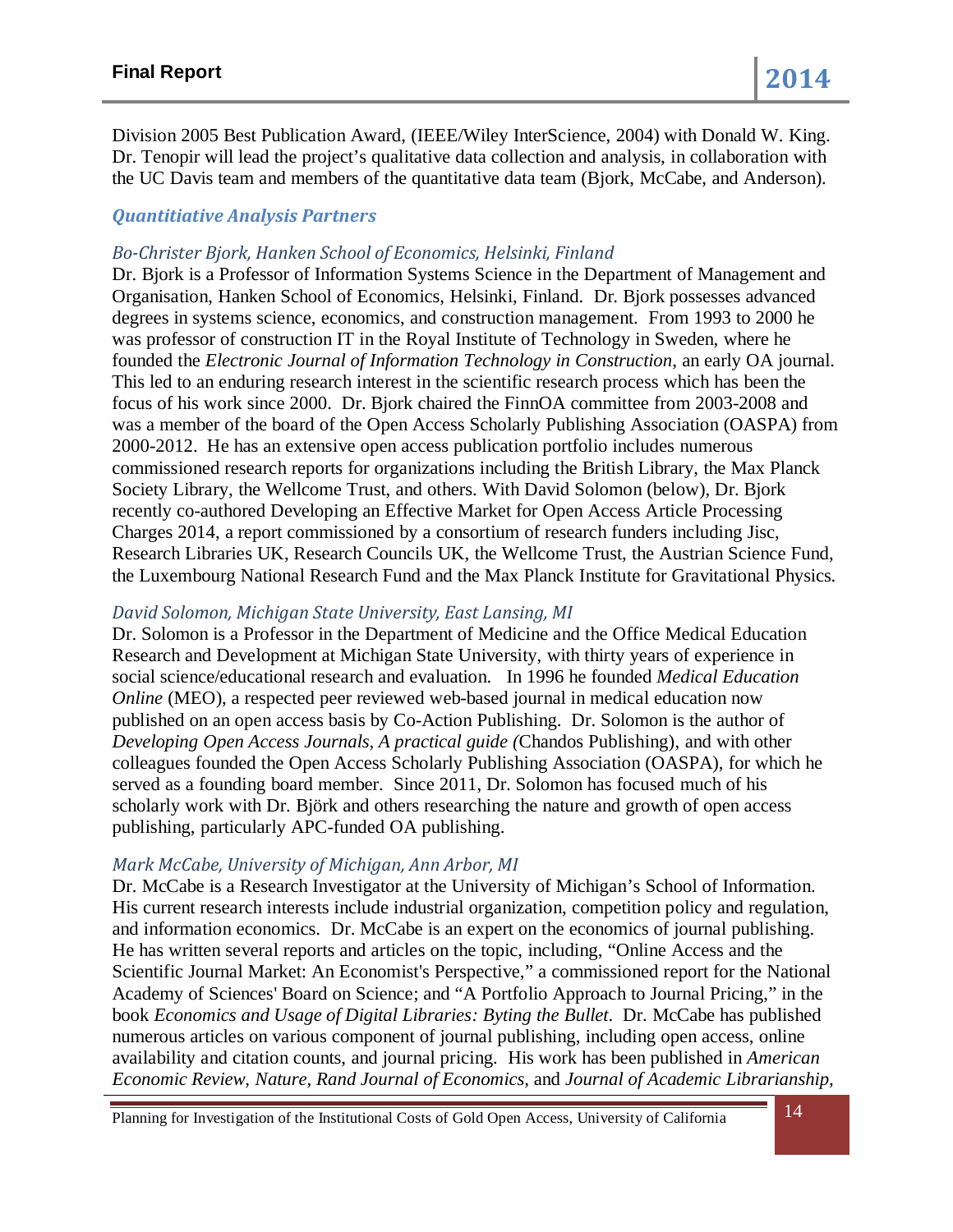among other leading journals. Dr. McCabe has also served as an adjunct associate professor and a visiting assistant professor at the School of Information, University of Michigan. He has been a visiting professor at SKEMA Business School, Boston University, and Georg-August-Universität Göttingen. Dr, McCabe has also held positions at Georgia Institute of Technology, the Antitrust Division of the US Department of Justice, and American University. He has received two Mellon Grants for his work on journal publishing – "Measuring the Impact of Digitization and Online Availability on Journal Citations," (co-PI with Christopher Snyder, Dartmouth College), and "Scholarly Journals," (co-PI with Daniel Rubinfeld, Aviv Nevo and Aaron Edlin, all at UC Berkeley). Dr. McCabe has also received grants on this topic from the Sloan Foundation, the Open Society Institute, and the American Association of Law Libraries.

#### *Greg Tananbaum, ScholarNext, Berkeley, CA*

Greg Tananbaum is a scholarly communications consultant with nearly 20 years of experience at the intersection of technology, content, and academia. Since 2006, Greg has run ScholarNext Consulting, working with clients on a broad variety of issues, including strategic planning, business development, management consulting, policy analysis, and understanding and developing new functionality. ScholarNext clients include publishers, technology companies, universities, libraries, non-profit organizations, startups, and other scholarly communication entities. Representative engagements include the development of new discovery services for scientific researchers (Microsoft); usability and design testing for a highly visible new life sciences publication (*eLife*); development and authorship of an open science policy for a major research funder (American Heart Association); and development of the Open Access Spectrum guide (PLOS). He has also served as a consultant to the Scholarly Publishing and Academic Resources Coalition (SPARC) since 2007 and as an advisor to the Association of Research Libraries for its SHared Access Research Ecosystem (SHARE) project, which offers a long-term vision for higher education to manage its digital assets. In addition to his consulting work, Mr. Tananbaum has served as President of The Berkeley Electronic Press (which he helped launch in 2000), as well as Director of Product Marketing for EndNote. He writes a regular column in *Against the Grain* covering emerging developments in the field of scholarly communication. Mr. Tananbaum has been as an invited speaker at dozens of conferences, including the American Library Association, the Society for Scholarly Publishing, the Association of Professional and Learned Society Publishers, and Online Information UK. He holds a Master's Degree from the London School of Economics and a B.A. from Yale University.

### **Conclusion and Future Plans**

The model of Open Access for the dissemination of scholarly communication is growing rapidly and could possibly become the default in some disciplines within the next decade, particularly with recent mandates coming from governments and funding agencies in the U.S. and Europe. While higher education institutions have been closely involved in explorations of the "Green" model of OA, we have largely left unexplored those experiments with the "Gold" model. These models, driven mainly by publishers charging Article Processing Charges (APCs) to recover their costs, often maintain current profit levels for this group at the expense of other stakeholders. As the Gold model with associated APCs takes hold there is a very serious risk to higher education, in general, and large research universities, in particular, for losing even more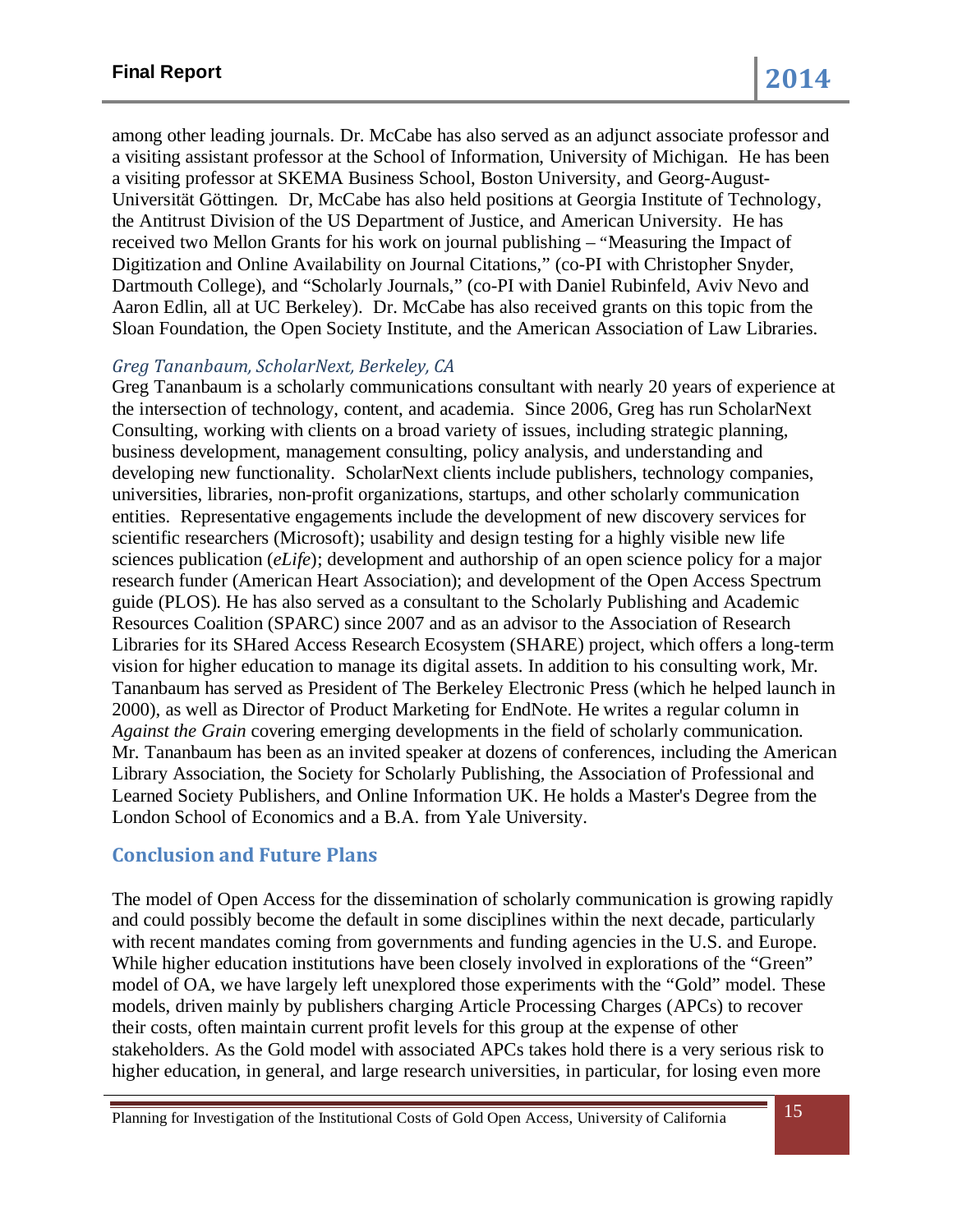ground to commercial publishers that pursue high profits at the expense of research. OA is a laudable ambition for scholarly communication, but it must be achieved in a way that restores balance to the scholarly ecosystem and is sustainable for the long term.

Our project has accomplished a prodigious amount of background research and planning in a short amount of time. Given the complexity of the project we are designing in both methodology and partnerships, we are still working through various details of funding, timing, data processing, and formal agreements (e.g. with the Global Academic Relations team at Elsevier). We expect to complete these details over the next two months and to have a fully-specified proposal by June 1.

A version of this report that includes the methodology discussed above and other logistics for the planned project has been published online at [http://icis.ucdavis.edu/?page\\_id=286](http://icis.ucdavis.edu/?page_id=286) under a CC-BY license.

We would like to thank the Mellon Foundation for making this initial work possible and ask for your feedback on how well-aligned our plans are with the Scholarly Communications and Information Technology Program's priorities and whether there is interest in funding the project we are planning. This is the ideal time to engage with Foundation staff, while there are opportunities for adjustments to the project scope, methodologies, partnerships, process, and budget that we have described above. We look forward to your reactions and, ideally, to proceeding with the project later this year.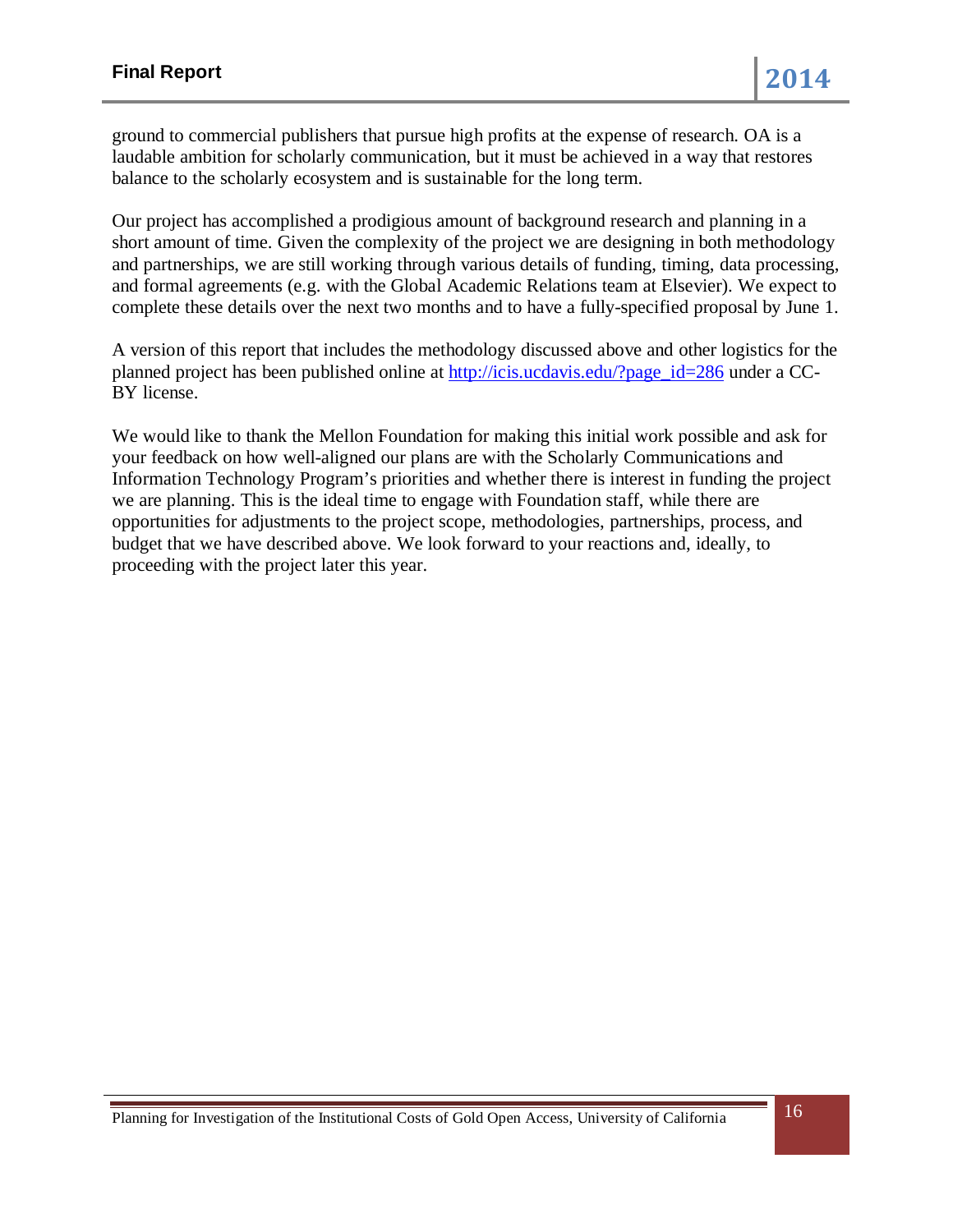# **Bibliography**

Achterkamp, Marjolein and Janita Vos 2007. Critically identifying stakeholders: Evaluating boundary critique as a vehicle for stakeholder identification. *Systems Research and Behavioral Science* 24(1): 3-14.

Anderson, Kent 2013. 73 things publishers do (2013 edition). *Scholarly kitchen* ((Oct 22, 2013)*.*  http://scholarlykitchen.sspnet.org/2013/10/22/updated-73-things-publishers-do-2013-edition/.

Aspesi, Claudio, Andrea Rosso, and Wielechowski 2012. Reed Elsevier: Transitioning to Open Access – Are the cost of savings sufficient to protect margins? Report. http://www.richardpoynder.co.uk/OAcosts.pdf.

Báscones Dominguez, M. 2006. Economics of open access publishing. *Serials: The Journal for the Serials Community*, *19*(1), 52-60.

Bernard, Russell 2006. *Research methods in anthropology: Qualitative and quantitative approaches* (4<sup>th</sup> ed). Oxford: Alta Mira Press.

Bijker, Wiebe, Thomas Hughes, and Trevor Pinch 1987. *The social construction of technological systems: New directions in the sociology and history of technology*. Cambridge: MIT Press.

Björk, Bo-Christer and David Solomon 2014. [Developing an Effective Market for Open Access](http://digital-scholarship.org/digitalkoans/2014/03/13/developing-an-effective-market-for-open-access-article-processing-charges/)  [Article Processing Charges.](http://digital-scholarship.org/digitalkoans/2014/03/13/developing-an-effective-market-for-open-access-article-processing-charges/) Report. [http://www.wellcome.ac.uk/stellent/groups/corporatesite/](http://www.wellcome.ac.uk/stellent/groups/corporatesite/%20@policy_communications/documents/web_document/wtp055910.pdf)  [@policy\\_communications/documents/web\\_document/wtp055910.pdf.](http://www.wellcome.ac.uk/stellent/groups/corporatesite/%20@policy_communications/documents/web_document/wtp055910.pdf)

Cook, Joel, Daniel Hulls, and David Jones 2011. Heading for the open road – costs & benefits of transitions in scholarly communications. A report for the JISC. http://www.jisc.ac.uk/media/ documents/publications/reports/2011/dynamicsoftransition.pdf.

Coulter, Gerry 2010. Launching and sustaining a scholarly journal on the internet: The International Journal of Baudrillard Studies. *Journal of Electronic Publishing* 13(1).

Dallmeier-Tiessen, Suenje, et al. 2011. Highlights from the SOAP project survey. What Scientists Think about Open Access Publishing*.* arXiv:1101.5260.

Davis, Philip M. and [Cornell University Library. Task Force on Open Access Publishing](http://dspace.library.cornell.edu/browse?type=author&value=Cornell+University+Library.+Task+Force++on+Open+Access+Publishing) 2004. Calculating the Cost per Article in the Current Subscription Model. (spreadsheet) [http://hdl.handle.net/1813/236.](http://hdl.handle.net/1813/236)

de Waal, Benny ME and Ronald Batenburg 2014. The process and structure of user participation: a BPM system implementation case study. *Business Process Management Journal* 20(1): 107- 128.

Planning for Investigation of the Institutional Costs of Gold Open Access, University of California 17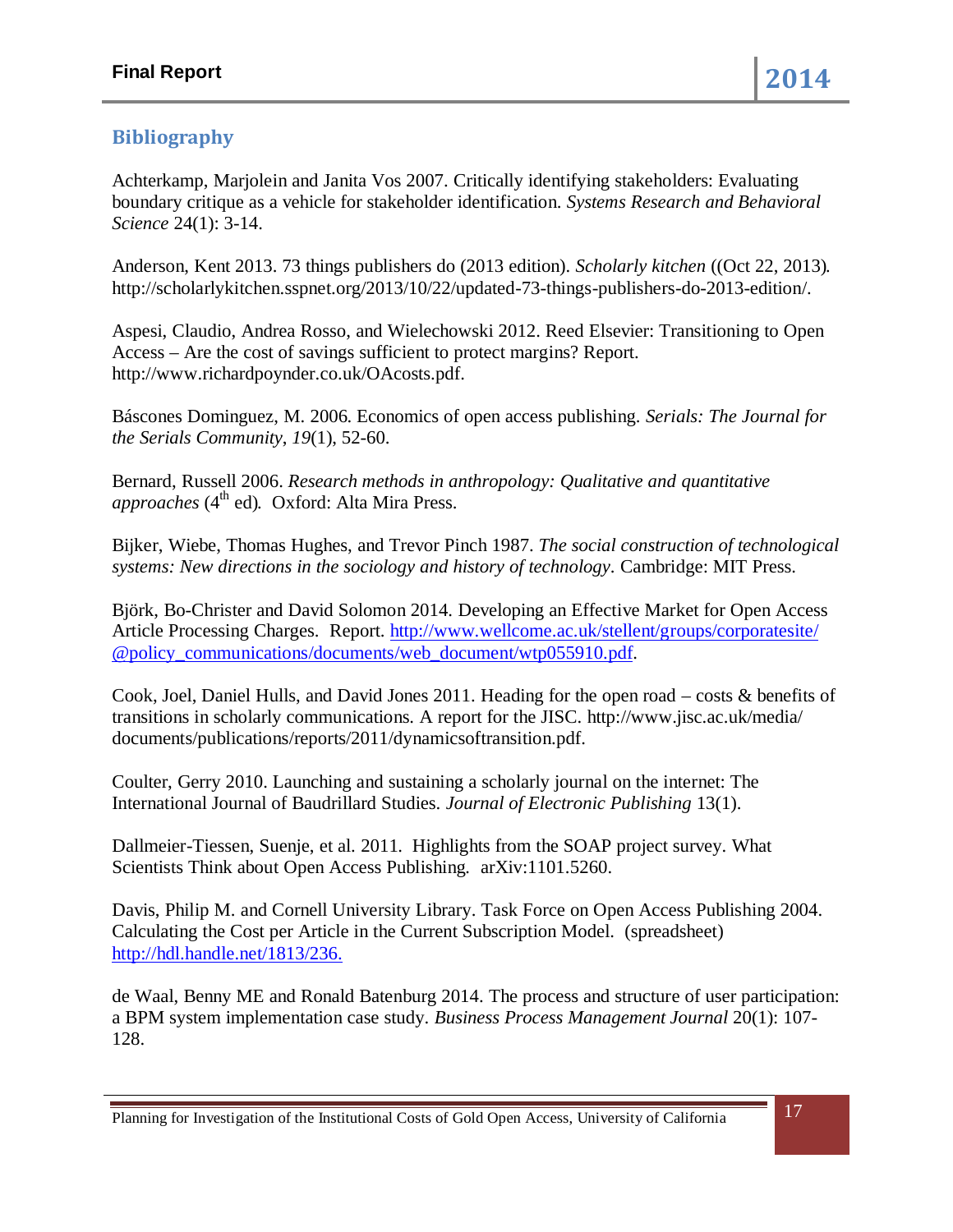Edgar, Brian and John Willinsky 2010. A survey of scholarly journals using open journal systems. *Scholarly and research communication* 1(2).

Finch Group, Accessibility, sustainability, excellence: how to expand access to research publications 2013. [http://www.researchinfonet.org/publish/finch/.](http://www.researchinfonet.org/publish/finch/)

Fisher, Julian 2008. Scholarly publishing re-invented: Real costs and real freedoms. *Journal of Electronic Publishing* 11(2).

Frass, Will, Jo Cross, and Victoria Gardner 2013. Open Access survey: Exploring the views of Taylor & Francis and Routledge authors. Report for Taylor & Francis Group and Routledge. [http://www.tandf.co.uk/journals/pdf/open-access-survey-march2013.pdf.](http://www.tandf.co.uk/journals/pdf/open-access-survey-march2013.pdf)

Harley, Diane, Sophia Krzys Acord, Sarah Earl-Novell, Shannon Lawrence, and Judson King 2010. Assessing the future landscape of scholarly communication: An exploration of faculty values and needs in seven disciplines. Center for Studies in Higher Education, UC Berkeley. [http://escholarship.org/uc/cshe\\_fsc.](http://escholarship.org/uc/cshe_fsc)

Houghton, John, Bruce Rasmussen, Peter Sheehan, Charles Oppenheim, Anne Morris, Claire Creaser, Helen Greenwood, Mark Summers, and Adrian Gourlay 2009. Economic implications of scholarly publishing models: Exploring the costs and benefits. A report for the JISC. http://www.jisc.ac.uk/media/documents/publications/rpteconomicoapublishing.pdf.

Mol, Annmarie 2002. *The body multiple: Ontology in medical practice.* Durham: Duke University Press.

Natriello, G and M. Rennick 2004. The middle way: The very low cost model for scholarly publishing. EdLab Research Publication. edlab.tc.columbia.edu/files/EdLab\_Natriello4.pdf.

Odlyzko, Andrew 2013. Open Access, library and publisher competition, and the evolution of general commerce. Preprint. [http://www.dtc.umn.edu/~odlyzko/doc/libpubcomp.pdf.](http://www.dtc.umn.edu/%7Eodlyzko/doc/libpubcomp.pdf)

Oudshoorn, Nelly and Trevor Pinch 2003. *How users matter: The co-construction of users and technology.* Cambridge: MIT Press.

Pinfield, Stephen 2013. Medical research charities and open access. *Learned Publishing* 26(4): 285-302.

Research Information Network 2008. Activities, costs and funding flows in the scholarly communications system in the UK. Report.

Scholl, Hans 2004. Involving salient stakeholders: Beyond the technocratic view on change. *Action Research* 2(3): 277-304.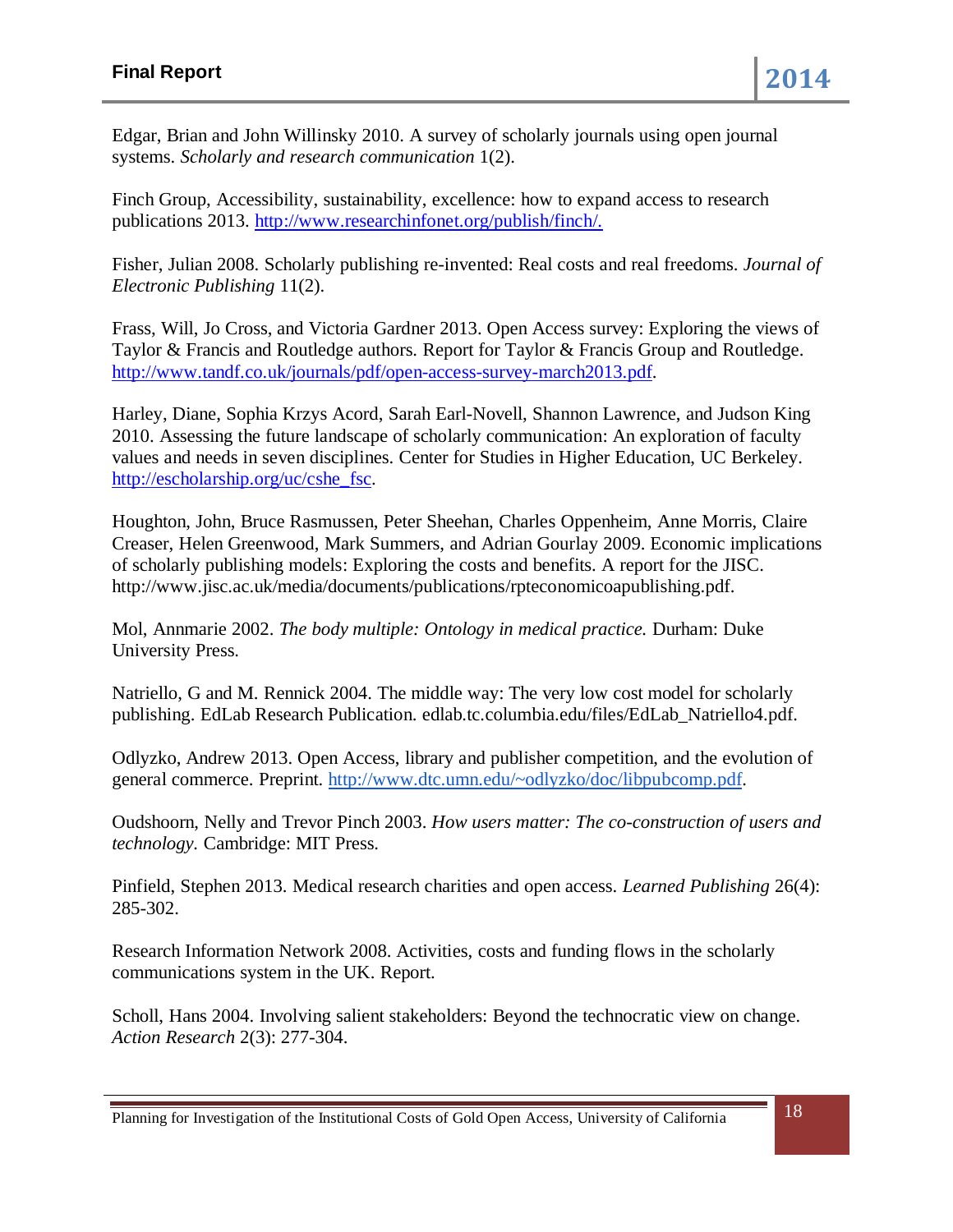Shapiro, Lorna 2005. Establishing and publishing an online peer-reviewed journal: Action plan, resourcing, and costs. OJS project report. [http://pkp.sfu.ca/files/](http://pkp.sfu.ca/files/%20OJS_Project_Report_Shapiro.pdf)  OJS Project Report Shapiro.pdf.

Sjostrom, Jonas and Goran Goldkuhl 2009. Socio-instrumental pragmatism in action*. Handbook of research on socio-technical design and social networking systems* (ed, Brian Whitworth and Aldo de Moor)*.* Hershey, PA: IGI.

Solomon, David and Bo-Christer Björk 2012. A study of open access journals using article processing charges. *Journal of the American Society for Information Science and Technology* 63(8): 1485–1495.

Solomon, David and Bo-Christer Björk 2012. Publication fees in open access publishing: Sources of funding and factors influencing choice of journal. *Journal of the American Society for Information Science and Technology* 63(1): 98-107.

Steiner, Gerald 2008. Supporting sustainable innovation through stakeholder management: a systems view. *International Journal of Innovation and Learning* 5(6): 595-616.

Suber, Peter 2012. *Open Access.* Cambridge: MIT Press.

Swan, Alma 2010. Modelling Scholarly Communication Options: Costs and benefits for universities. A report for the JISC. <http://eprints.ecs.soton.ac.uk/18584/>

Swan, [Alma and John Houghton](http://eprints.ecs.soton.ac.uk/18584/) 2012. [Going for Gold? The costs and benefits of Gold Open](http://eprints.ecs.soton.ac.uk/18584/)  [Access for UK research institutions: further economic modelling. Report to the UK Open](http://eprints.ecs.soton.ac.uk/18584/)  [Access Implementation Group.](http://eprints.ecs.soton.ac.uk/18584/) 

*[http://repository.jisc.ac.uk/610/2/Modelling\\_Gold\\_Open\\_Access\\_for\\_institutions\\_-](http://repository.jisc.ac.uk/610/2/Modelling_Gold_Open_Access_for_institutions_-_final_draft3.pdf) [\\_final\\_draft3.pdf](http://repository.jisc.ac.uk/610/2/Modelling_Gold_Open_Access_for_institutions_-_final_draft3.pdf)*

Van Noorden, Richard 2013. Open access: The true cost of science publishing. *Nature*  495(7442): 426-429*.* 

Walters, William H. 2007. Institutional journal costs in an open access environment. *Journal of the American Society for Information Science and Technology*, *58*(1), 108-120.

Ware, Mark and Michael Mabe 2012. The stm report: An overview of scientific and scholarly publishing (3<sup>rd</sup> ed). Report. [http://www.stm-assoc.org/2012\\_12\\_11\\_STM\\_Report\\_2012.pdf.](http://www.stm-assoc.org/2012_12_11_STM_Report_2012.pdf)

Waltham, Mary 2010. The future of scholarly publishing among social science and humanities associations. Report. [http://www.marywaltham.com/JSPfulltextarticleApril2010.pdf.](http://www.marywaltham.com/JSPfulltextarticleApril2010.pdf)

Whitworth, Brian 2009. The social requirements of technical systems. *Handbook of research on socio-technical design and social networking systems* (ed, Brian Whitworth and Aldo de Moor)*.* Hershey, PA: IGI.

Planning for Investigation of the Institutional Costs of Gold Open Access, University of California 19